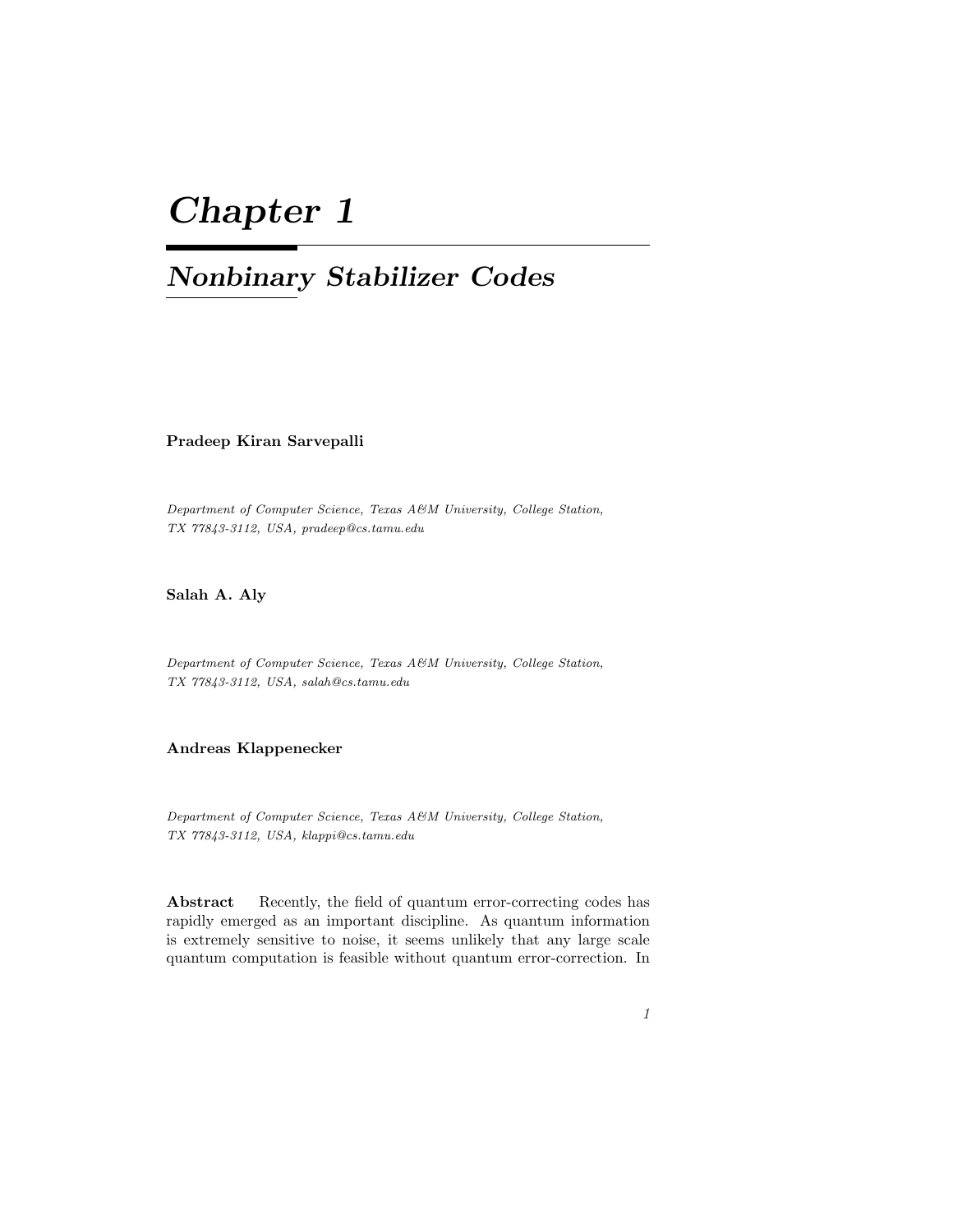this paper we give a brief exposition of the theory of quantum stabilizer codes. We review the stabilizer formalism of quantum codes, establish the connection between classical codes and stabilizer codes and the main methods for constructing quantum codes from classical codes. In addition to the expository part, we include new results that cannot be found elsewhere. Specifically, after reviewing some important bounds for quantum codes, we prove the nonexistence of pure perfect quantum stabilizer codes with minimum distance greater than 3. Finally, we illustrate the general methods of constructing quantum codes from classical codes by explicitly constructing two new families of quantum codes and conclude by showing how to construct new quantum codes by shortening.

## 1.1 Introduction

Quantum error-correcting codes were introduced by Shor [54] in the wake of serious doubts cast over the practical implementation of quantum algorithms. Since then the field has made rapid progress and the pioneering works of Gottesman and Calderbank et al., [10, 22] revealed a rich structure underlying the theory of quantum stabilizer codes. Their work spurred many researchers to study binary quantum codes, see [5–7, 9, 11, 14–17, 21, 23, 24, 26–30, 32, 37, 38, 40, 47, 50, 54, 56–59]. The theory was later extended to the nonbinary case  $[1-3, 8, 12, 13, 18, 19, 25,$ 31, 33, 36, 39, 45, 48, 49, 51–53]. This paper surveys the theory of nonbinary stabilizer codes – arguably, the most important class of quantum codes. There exists sufficient machinery to describe them compactly and make useful connections with classical coding theory. Moreover, they are very amenable to fault-tolerant implementation which makes them very attractive from a practical point of view.

We aim to provide an accessible introduction to the theory of nonbinary quantum codes. Section 1.2 gives a brief overview of the main ideas of stabilizer codes while Section 1.3 reviews the relation between quantum stabilizer codes and classical codes. This connection makes it possible to reduce the study of quantum stabilizer codes to the study of self-orthogonal classical codes, though the definition of self-orthogonality is a little broader than the classical one. Further, it allows us to use all the tools of classical codes to derive bounds on the parameters of good quantum codes. Section 1.4 gives an overview of the important bounds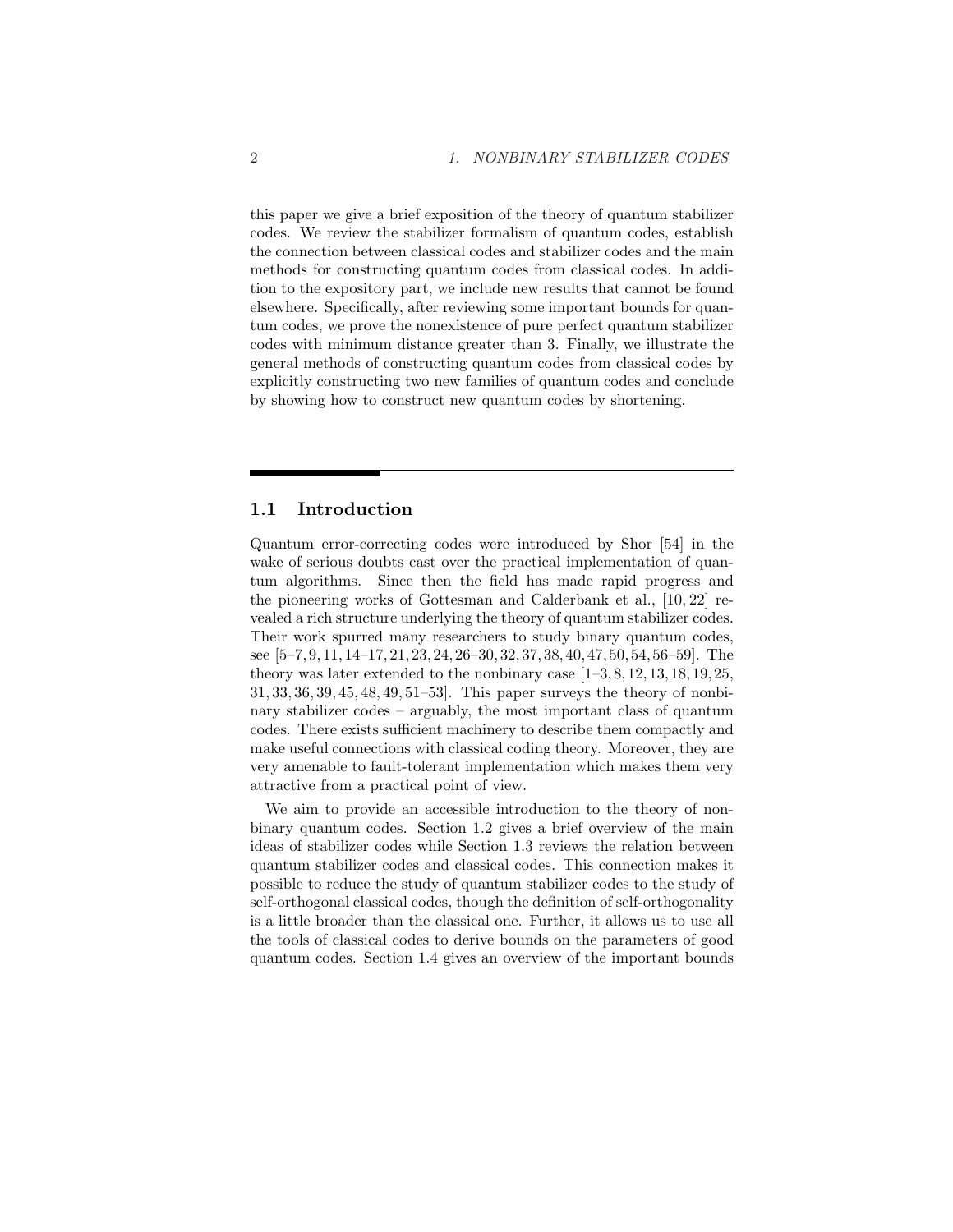for quantum codes. Finally, Section 1.5 illustrates the general ideas behind quantum code construction by constructing the quantum Hamming codes, some cyclic quantum codes and codes from projective geometry.

While this paper is primarily an exposition of the theory of nonbinary stabilizer codes, we also included new results. For instance, we prove the nonexistence of pure perfect quantum codes with distance greater than 3. Furthermore, we derive two new families of quantum codes, the quantum projective Reed-Muller codes and the quantum m-adic residue codes. Finally, we illustrate the key ideas of shortening quantum codes by taking the newly introduced quantum projective Reed-Muller codes as an example.

We tried to keep the prerequisites to a minimum, though we assume that the reader has a minimal background in quantum computing. Some familiarity with classical coding theory will help; we recommend [34] and [46] as references. In general, we omitted long proofs of basic material – readers interested in more details should consult [36]. However, we made an effort to keep the overlap with [36] to a minimum, although some material is repeated here to make this chapter reasonably self-contained.

*Notations*. The finite field with q elements is denoted by  $\mathbf{F}_q$ , where  $q = p^m$  and p is assumed to be a prime. The trace function from  $\mathbf{F}_{q^l}$  to  $\mathbf{F}_q$  is defined as  $\text{tr}_{q^l/q}(x) = \sum_{k=0}^{l-1} x^{q^k}$ , and we may omit the subscripts if  $\mathbf{F}_q$  is the prime field. The center of a group G is denoted by  $Z(G)$  and the centralizer of a subgroup S in G by  $C_G(S)$ . We denote by  $H \leq G$  the fact that H is a subgroup of G. The trace  $\text{Tr}(M)$  of a square matrix M is the sum of the diagonal elements of M.

## 1.2 Stabilizer Codes

In this chapter, we use  $q$ -ary quantum digits, shortly called qudits, as the basic unit of quantum information. The state of a qudit is a nonzero vector in the complex vector space  $\mathbb{C}^{q}$ . This vector space is equipped with an orthonormal basis whose elements are denoted by  $|x\rangle$ , where x is an element of the finite field  $\mathbf{F}_q$ . The state of a system of n qudits is then a nonzero vector in  $\mathbb{C}^{q^n}$ . In general, quantum codes are just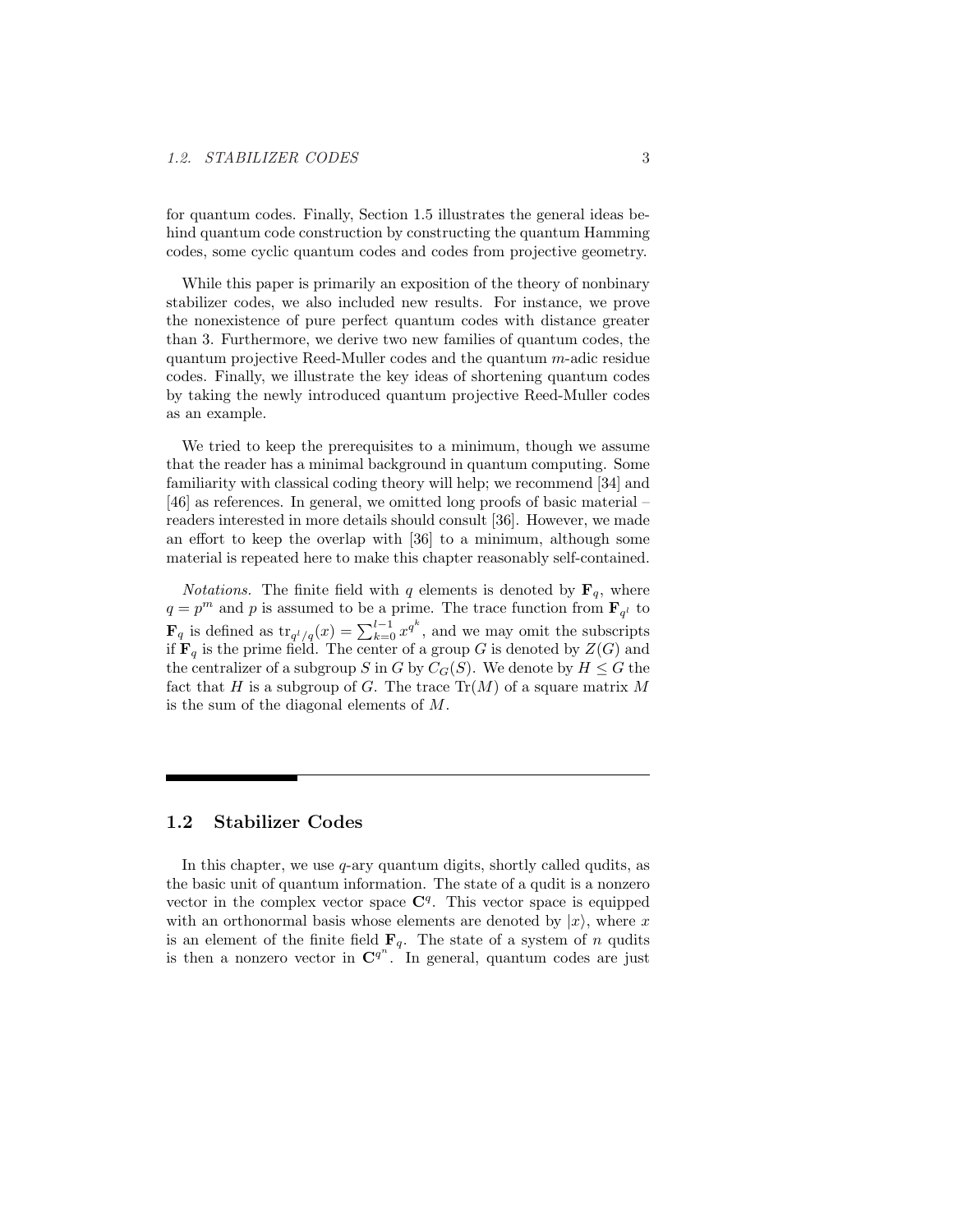nonzero subspaces<sup>1</sup> of  $\mathbb{C}^{q^n}$ . A quantum code that encodes k qudits of information into n qudits is denoted by  $[[n, k]]_q$ , where the subscript q indicates that the code is q-ary. More generally, an  $((n, K))_q$  quantum code is a K-dimensional subspace encoding  $\log_q K$  qudits into n qudits.

As the codes are subspaces, it seems natural to describe them by giving a basis for the subspace. However, in case of quantum codes this turns out to be an inconvenient description.<sup>2</sup> An alternative description of the quantum error-correcting code that are discussed in this chapter relies on error operators that act on  $\mathbb{C}^{q^n}$ . If we make the assumption that the errors are independent on each qudit, then each error operator  $E$  can be decomposed as  $E = E_1 \otimes \cdots \otimes E_n$ . Furthermore, linearity of quantum mechanics allows us to consider only a discrete set of errors. The quantum error-correcting codes that we consider here can be described as the joint eigenspace of subgroup of error operators. The subgroup of error operators is called the stabilizer of the code (because it leaves each state in the code unaffected) and the code is called a stabilizer code.

## 1.2.1 Error Bases

In general, we can regard any error as being composed of an amplitude error and a phase error. Let a and b be elements in  $\mathbf{F}_q$ . We can define unitary operators  $X(a)$  and  $Z(b)$  on  $\mathbb{C}^q$  that generalize the Pauli X and  $Z$  operators to the  $q$ -ary case; they are defined as

$$
X(a)|x\rangle = |x + a\rangle, \qquad Z(b)|x\rangle = \omega^{\text{tr}(bx)}|x\rangle,
$$

where tr denotes the trace operation from  $\mathbf{F}_q$  to  $\mathbf{F}_p$ , and  $\omega = \exp(2\pi i/p)$ is a primitive pth root of unity.

Let  $\mathcal{E} = \{X(a)Z(b) | a, b \in \mathbf{F}_q\}$  be the set of error operators. The error operators in  $\mathcal E$  form a basis of the set of complex  $q \times q$  matrices as the trace  $\text{Tr}(A^{\dagger}B) = 0$  for distinct elements A, B of  $\mathcal{E}$ . Further, we observe that

$$
X(a)Z(b) X(a')Z(b') = \omega^{\text{tr}(ba')} X(a+a')Z(b+b'). \tag{1.1}
$$

 $|0_L\rangle = |0000000\rangle + |1010101\rangle + |0110011\rangle + |1100110\rangle$  $+|0001111\rangle + |0111100\rangle + |1011010\rangle + |1101001\rangle,$  $|1_L\rangle = |0000000\rangle + |1010101\rangle + |0110011\rangle + |1100110\rangle$  $+|0001111\rangle + |0111100\rangle + |1011010\rangle + |1101001\rangle,$ 

.

<sup>&</sup>lt;sup>1</sup>The more recent concept of an operator quantum error-correcting code generalizes this notion, but can be reduced to traditional error-correcting codes. <sup>2</sup>For instance, for the  $[[7,1]]_2$  code the basis is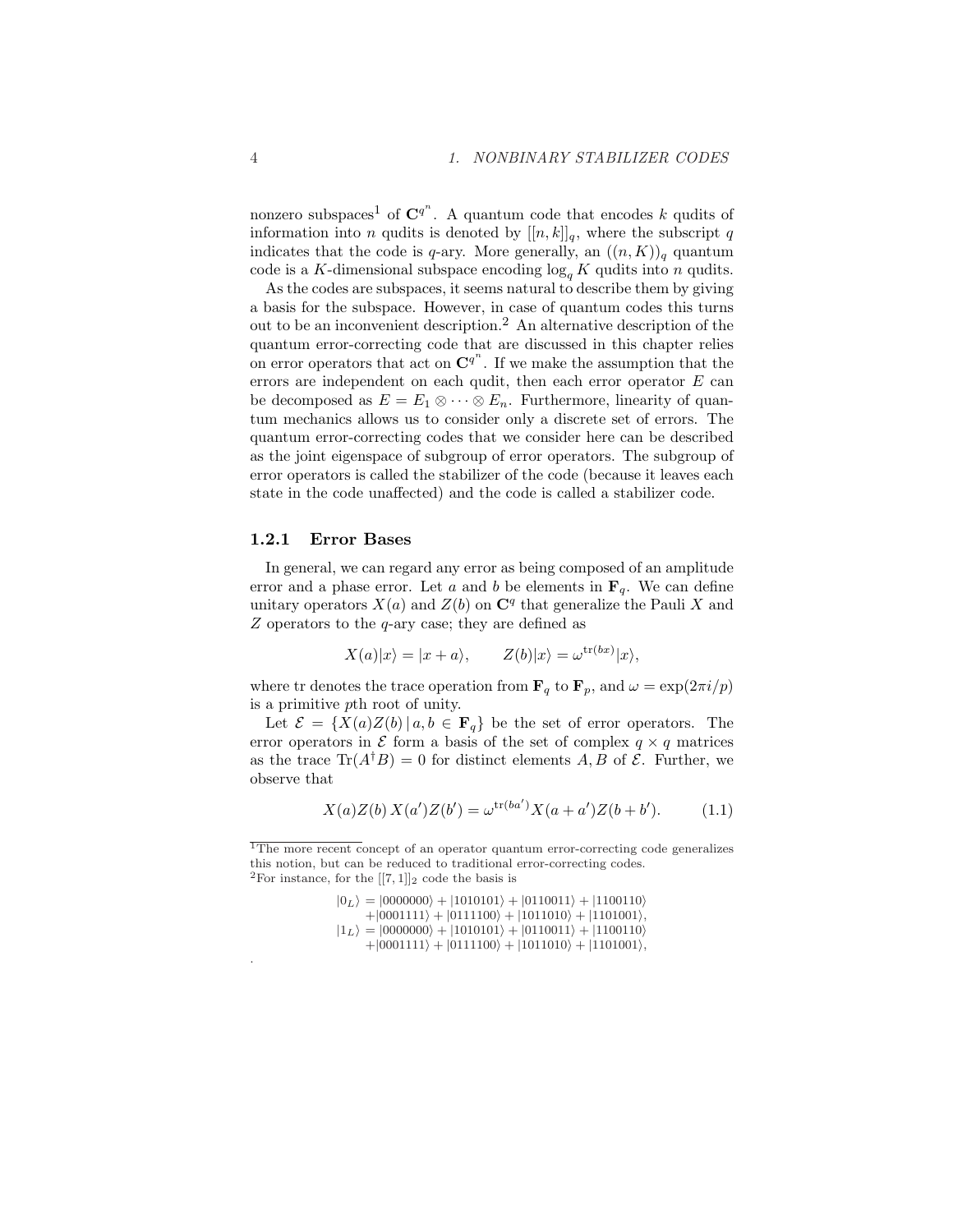The error basis for  $n \, q$ -ary quantum systems can be obtained by tensoring the error basis for each system. Let  $\mathbf{a} = (a_1, \dots, a_n) \in \mathbf{F}_q^n$ . Let us denote by  $X(\mathbf{a}) = X(a_1) \otimes \cdots \otimes X(a_n)$  and  $Z(\mathbf{a}) = Z(a_1) \otimes \cdots \otimes Z(a_n)$ for the tensor products of  $n$  error operators. Then we have the following result whose proof follows from the definitions of  $X(\mathbf{a})$  and  $Z(\mathbf{b})$ .

#### LEMMA 1.1

The set  $\mathcal{E}_n = \{X(\mathbf{a})Z(\mathbf{b}) | \mathbf{a}, \mathbf{b} \in \mathbf{F}_q^n\}$  is an error basis on the complex vector space  $\mathbf{C}^{q^n}$ .

## 1.2.2 Stabilizer Codes

Consider the error group  $G_n$  defined as

$$
G_n = \{ \omega^c X(\mathbf{a}) Z(\mathbf{b}) \, | \, \mathbf{a}, \mathbf{b} \in \mathbf{F}_q^n, c \in \mathbf{F}_p \}.
$$

 $G_n$  is simply a finite group of order  $pq^{2n}$  generated by the matrices in the error basis  $\mathcal{E}_n$ .

Let S be an abelian subgroup of  $G_n$ , then a stabilizer code Q is a non-zero subspace of  $\mathbf{C}^{q^n}$  defined as

$$
Q = \bigcap_{E \in S} \{ v \in \mathbf{C}^{q^n} \mid Ev = v \}. \tag{1.2}
$$

Alternatively,  $Q$  is the joint  $+1$  eigenspace of  $S$ . A stabilizer code contains all joint eigenvectors of S with eigenvalue 1, as equation  $(1.2)$ indicates. If the code is smaller and does not contain all the joint eigenvectors of S with eigenvalue 1, then it is not a stabilizer code for  $S$ .

## 1.2.3 Stabilizer and Error Correction

Now that we have a handle on the quantum code through its stabilizer, we next need to be able to describe the performance of the code, that is, we should be able to tell how many errors it can detect (or correct) and how the error-correction is done.

The central idea of error detection is that a detectable error acting on Q should either act as a scalar multiplication on the code space (in which case the error did not affect the encoded information) or it should map the encoded state to the orthogonal complement of  $Q$  (so that one can set up a measurement to detect the error). Specifically, we say that Q is able to detect an error E in the unitary group  $U(q^n)$  if and only if the condition  $\langle c_1|E|c_2\rangle = \lambda_E\langle c_1|c_2\rangle$  holds for all  $c_1, c_2 \in Q$ , see [43].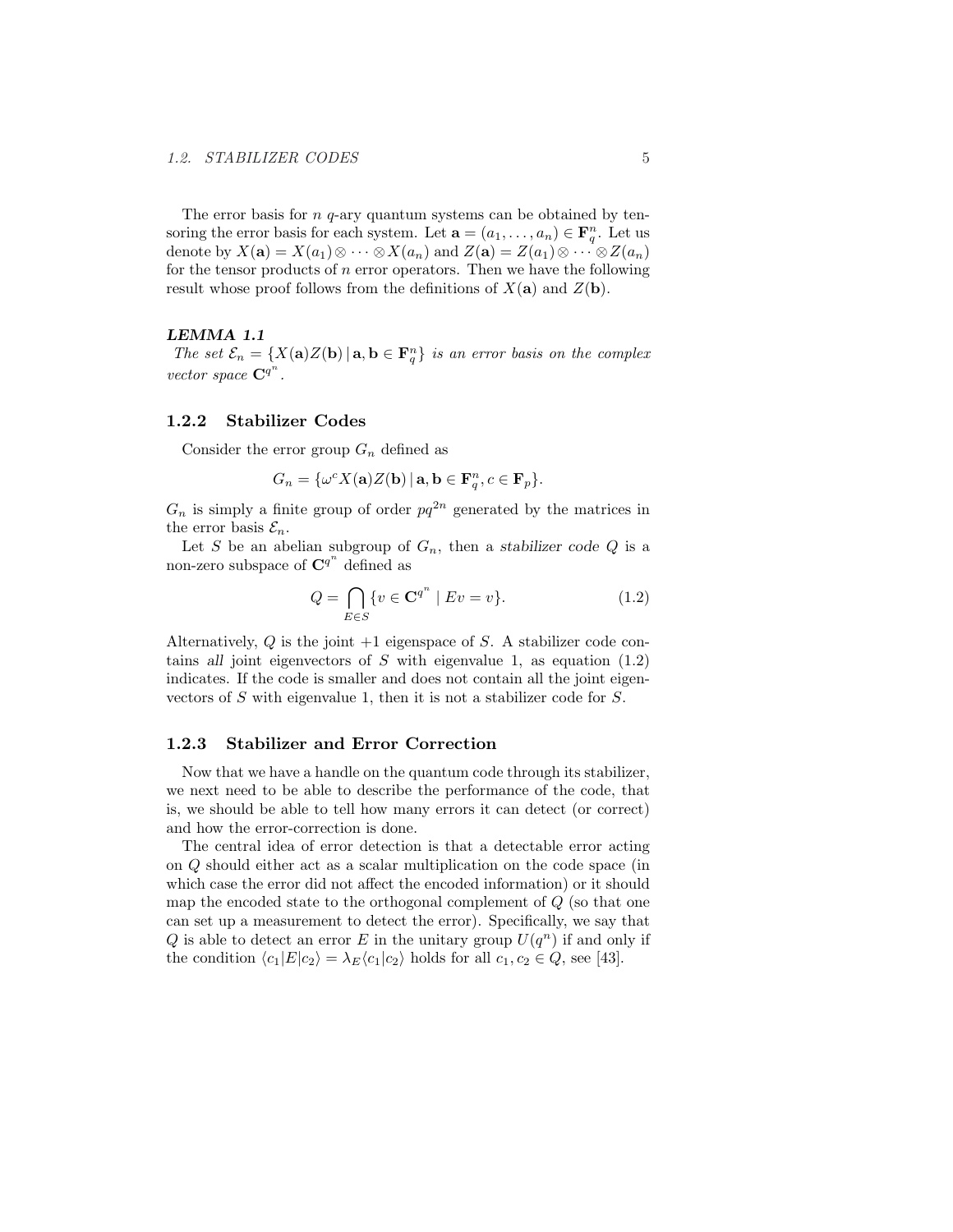We can show that a stabilizer code  $Q$  with stabilizer  $S$  can detect all errors in  $G_n$  that are scalar multiples of elements in S or that do not commute with some element of S, see Lemma 1.2. In particular, an undetectable error in  $G_n$  has to commute with all elements of the stabilizer.

Let  $S \leq G_n$  and  $C_{G_n}(S)$  denote the centralizer of S in  $G_n$ ,

$$
C_{G_n}(S) = \{ E \in G_n \mid EF = FE \text{ for all } F \in S \}.
$$

Let  $SZ(G_n)$  denote the group generated by S and the center  $Z(G_n)$ . We need the following characterization of detectable errors.

#### LEMMA 1.2

Suppose that  $S \leq G_n$  is the stabilizer group of a stabilizer code Q of dimension dim  $Q > 1$ . An error E in  $G_n$  is detectable by the quantum code Q if and only if either E is an element of  $SZ(G_n)$  or E does not belong to the centralizer  $C_{G_n}(S)$ .

**PROOF** See [36]. See also [3]; the interested reader can find a more general approach in [41, 42].

Since detectability of errors is closely associated to commutativity of error operators, we will derive the following condition on commuting elements in  $G_n$ :

#### LEMMA 1.3

Two elements  $E = \omega^c X(\mathbf{a})Z(\mathbf{b})$  and  $E' = \omega^{c'} X(\mathbf{a'})Z(\mathbf{b'})$  of the error group  $G_n$  satisfy the relation

$$
EE' = \omega^{\text{tr}(\mathbf{b}\cdot\mathbf{a}' - \mathbf{b}'\cdot\mathbf{a})}E'E.
$$

In particular, the elements  $E$  and  $E'$  commute if and only if the trace symplectic form  $tr(\mathbf{b} \cdot \mathbf{a}' - \mathbf{b}' \cdot \mathbf{a})$  vanishes.

**PROOF** We can easily verify that  $EE' = \omega^{\text{tr}(\mathbf{b} \cdot \mathbf{a}')} X(\mathbf{a} + \mathbf{a}') Z(\mathbf{b} + \mathbf{b}')$ and  $E'E = \omega^{\text{tr}(\mathbf{b}'\cdot\mathbf{a})} X(\mathbf{a} + \mathbf{a}')Z(\mathbf{b} + \mathbf{b}')$  using equation (1.1). Therefore,  $\omega^{\text{tr}(\mathbf{b}\cdot\mathbf{a}'-\mathbf{b}'\cdot\mathbf{a})}E'E$  yields  $EE'$ , as claimed.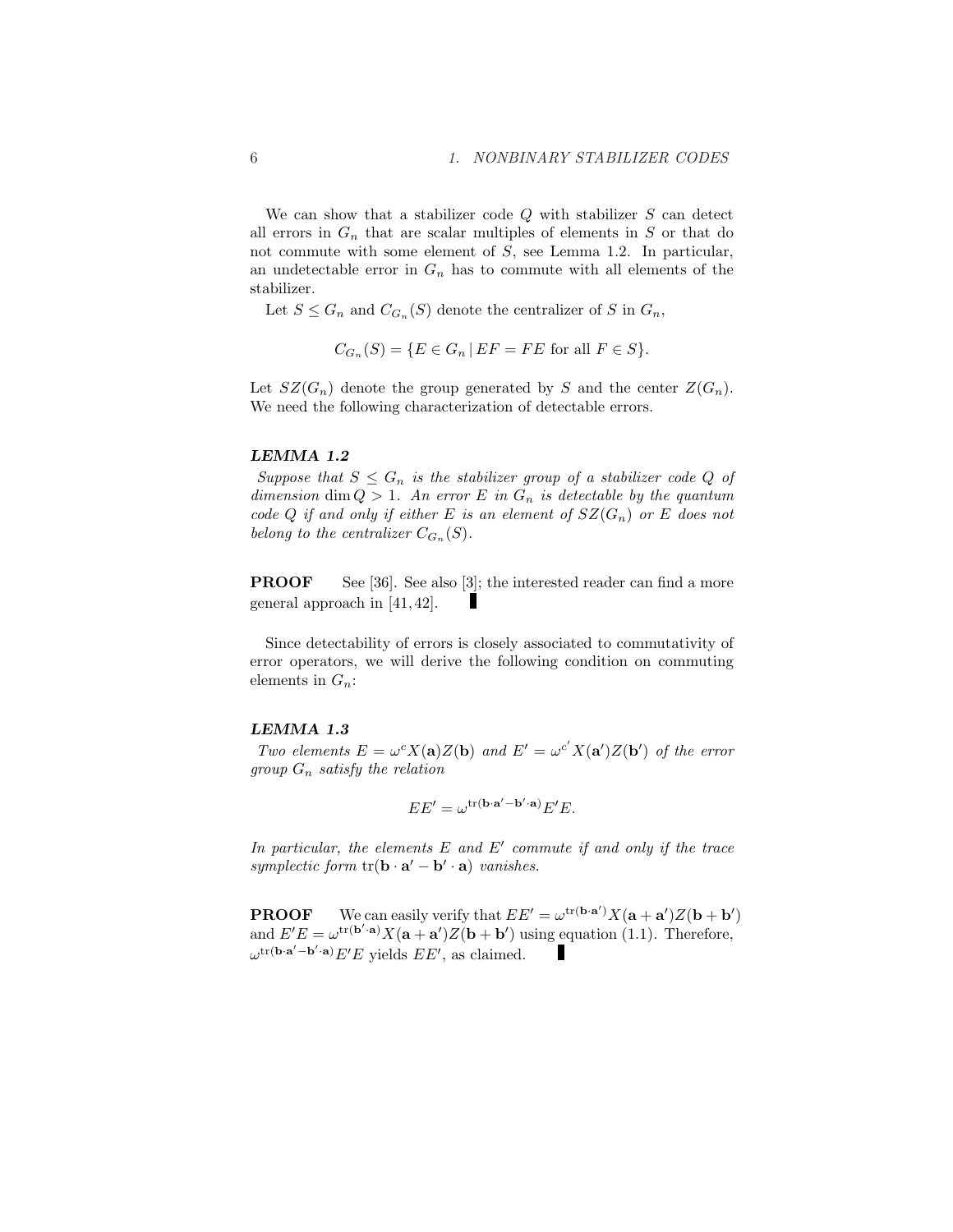## 1.2.4 Minimum Distance

The symplectic weight swt of a vector  $(\mathbf{a}|\mathbf{b})$  in  $\mathbf{F}_q^{2n}$  is defined as

$$
swt((a|b)) = |\{ k | (a_k, b_k) \neq (0, 0) \}|.
$$

The weight  $w(E)$  of an element  $E = \omega^c E_1 \otimes \cdots \otimes E_n = \omega^c X(\mathbf{a}) Z(\mathbf{b})$ in the error group  $G_n$  is defined to be the number of nonidentity tensor components i.e.,  $w(E) = |\{E_i \neq I\}| = \text{swt}((\mathbf{a}|\mathbf{b})).$ 

A quantum code  $Q$  is said to have minimum distance  $d$  if and only if it can detect all errors in  $G_n$  of weight less than d, but cannot detect some error of weight d. Q is an  $((n, K, d))_q$  code if and only if Q is a K-dimensional subspace of  $\mathbf{C}^{q^n}$  that has minimum distance d. An  $((n, q^k, d))_q$  code is also called an  $[[n, k, d]]_q$  code.

Due to the linearity of quantum mechanics, a quantum error-correcting code that can detect a set  $D$  of errors, can also detect all errors in the linear span of  $D$ . A code of minimum distance  $d$  can correct all errors of weight  $t = |(d - 1)/2|$  or less.

## 1.2.5 Pure and Impure Codes.

We say that a quantum code  $Q$  is pure to t if and only if its stabilizer group  $S$  does not contain non-scalar error operators of weight less than t. A quantum code is called pure if and only if it is pure to its minimum distance. We will follow the same convention as in [10], that an  $[[n, 0, d]]_q$ code is pure. Impure codes are also referred to as degenerate codes. Degenerate codes are of interest because they have the potential for passive error-correction.

#### 1.2.6 Encoding Quantum Codes

Stabilizer also provides a means for encoding quantum codes. The essential idea is to encode the information into the code space through a projector. For an  $((n, K, d))_q$  quantum code with stabilizer S, the projector is  $P$  is defined as

$$
P = \frac{1}{|S|} \sum_{E \in S} E.
$$

P is an orthogonal projector onto a vector space Q. Further, we have

$$
K = \dim Q = \text{Tr} P = q^n / |S|.
$$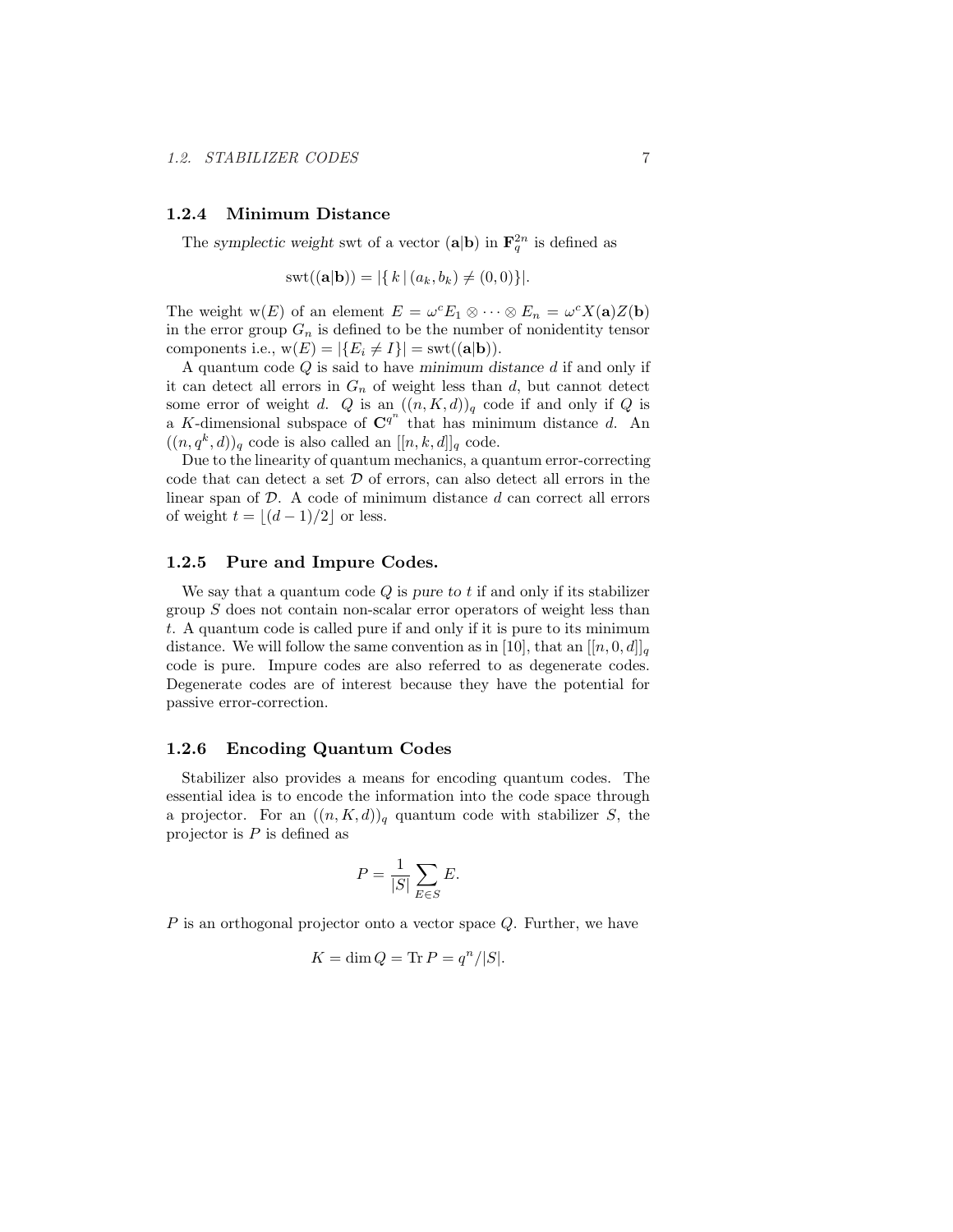The stabilizer allows us to derive encoded operators, so that we can operate directly on the encoded data instead of decoding and then operating on them. These operators are in  $C_{G_n}(S)$ . See [24] and [33] for more details.

## 1.3 Quantum Codes and Classical Codes

In this section we show how stabilizer codes are related to classical codes (additive codes over  $\mathbf{F}_q$  or over  $\mathbf{F}_{q^2}$ ). The central idea behind this relation is the fact insofar as the detectability of an error is concerned the phase information is irrelevant. This means we can factor out the phase defining a map from  $G_n$  onto  $\mathbf{F}_q^{2n}$  and study the images of S and  $C_{G_n}(S)$ . We will denote a classical code  $C \leq \mathbf{F}_q^n$  with K codewords and distance d by  $(n, K, d)_q$ . If it is linear then we will also denote it by  $[n, k, d]_q$  where  $k = \log_q K$ . The dual code  $C^{\perp}$  is the set of vectors in  $\mathbf{F}_q^n$  orthogonal to C i.e.,  $C^{\perp} = \{x \in \mathbf{F}_q^n \mid x \cdot c = 0 \text{ for all } c \in C\}$ . For more details on classical codes see [34] or [46].

## 1.3.1 Codes over  $F_q$ .

If we associate with an element  $\omega^c X(\mathbf{a}) Z(\mathbf{b})$  of  $G_n$  an element  $(\mathbf{a}|\mathbf{b})$ of  $\mathbf{F}_q^{2n}$ , then the group  $SZ(G_n)$  is mapped to the additive code

$$
C = \{(\mathbf{a}|\mathbf{b}) \mid \omega^c X(\mathbf{a}) Z(\mathbf{b}) \in SZ(G_n)\} = SZ(G_n)/Z(G_n).
$$

To relate the images of the stabilizer and its centralizer, we need the notion of a trace-symplectic form of two vectors  $(a|b)$  and  $(a'|b')$  in  $\mathbf{F}_{q}^{2n},$ 

$$
\langle (\mathbf{a}|\mathbf{b}) | (\mathbf{a}'|\mathbf{b}') \rangle_s = \text{tr}_{q/p}(\mathbf{b} \cdot \mathbf{a}' - \mathbf{b}' \cdot \mathbf{a}).
$$

Let  $C^{\perp_s}$  be the trace-symplectic dual of C defined as

$$
C^{\perp_s} = \{ x \in \mathbf{F}_q^{2n} \mid \langle x | c \rangle_s = 0 \text{ for all } c \in C \}.
$$

The centralizer  $C_{G_n}(S)$  contains all elements of  $G_n$  that commute with each element of S; thus, by Lemma 1.3,  $C_{G_n}(S)$  is mapped onto the trace-symplectic dual code  $C^{\perp_s}$  of the code C,

$$
C^{\perp_s} = \{(\mathbf{a}|\mathbf{b}) \,|\, \omega^c X(\mathbf{a}) Z(\mathbf{b}) \in C_{G_n}(S)\}.
$$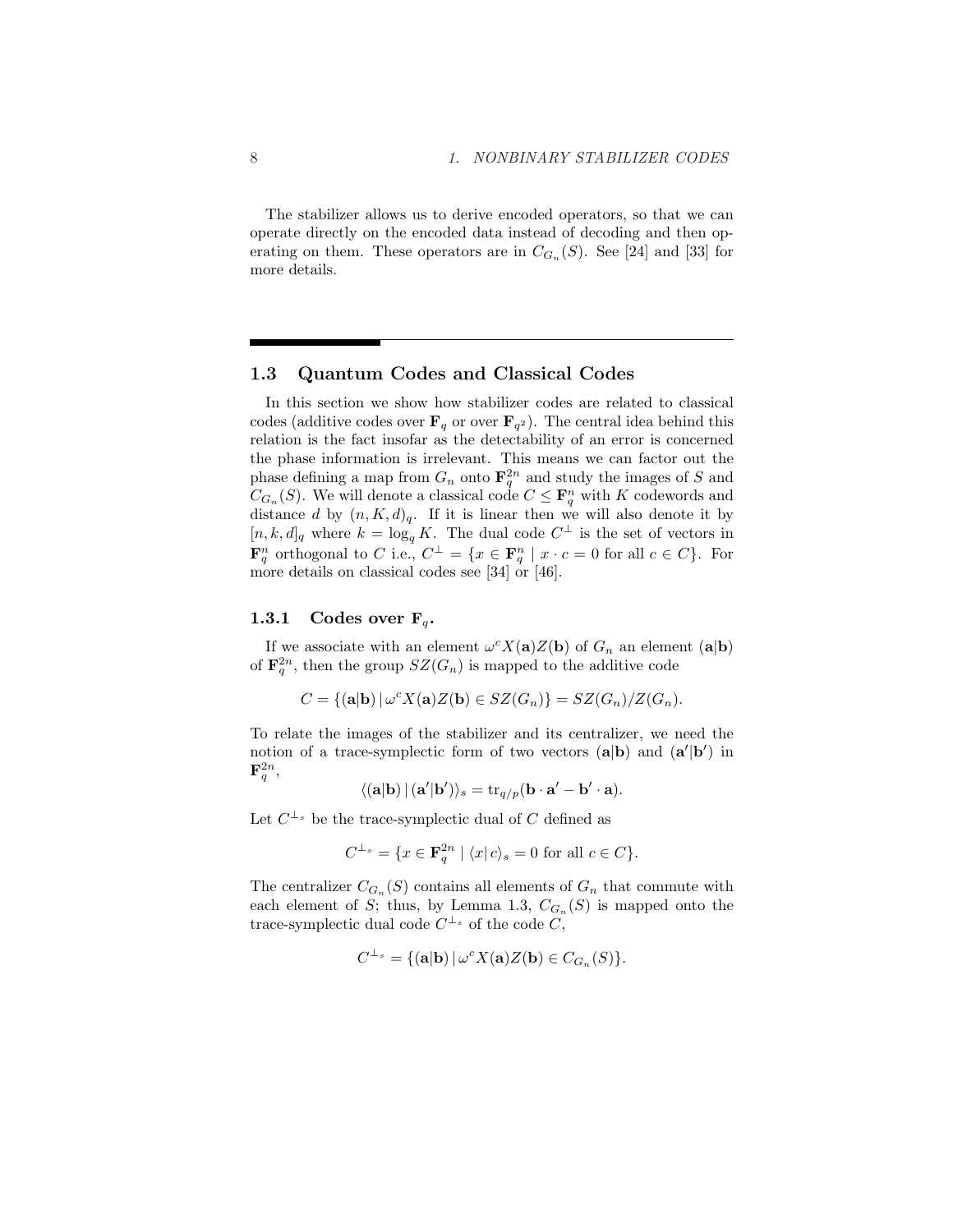The next theorem crystallizes this connection between classical codes and stabilizer code and generalizes the well-known connection to symplectic codes [10, 22] of the binary case.

#### THEOREM 1.1

 $An ((n, K, d))_q$  stabilizer code exists if and only if there exists an additive  $code C \leq \mathbf{F}_q^{2n}$  of size  $|C| = q^n/K$  such that  $C \leq C^{\perp_s}$  and  $\text{swt}(C^{\perp_s} \backslash C) =$ d if  $K > 1$  (and  $\mathrm{swt}(C^{\perp_s}) = d$  if  $K = 1$ ).

**PROOF** See [3] or [36] for the proof.

In 1996, Calderbank and Shor [11] and Steane [58] introduced the following method to construct quantum codes. It is perhaps the simplest method to build quantum codes via classical codes over  $\mathbf{F}_q$ .

I

#### LEMMA 1.4

[CSS Code Construction] Let  $C_1$  and  $C_2$  denote two classical linear codes with parameters  $[n, k_1, d_1]_q$  and  $[n, k_2, d_2]_q$  such that  $C_2^{\perp} \leq C_1$ . Then there exists a  $[[n, k_1 + k_2 - n, d]]_q$  stabilizer code with minimum distance  $d = \min \{ \text{wt}(c) \mid c \in (C_1 \setminus C_2^{\perp}) \cup (C_2 \setminus C_1^{\perp}) \}$  that is pure to  $\min \{d_1, d_2\}.$ 

**PROOF** Let  $C = C_1^{\perp} \times C_2^{\perp} \leq \mathbf{F}_q^{2n}$ . Clearly  $C \leq C_2 \times C_1$ . If  $(c_1 | c_2) \in C$  and  $(c'_1 | c'_2) \in C_2 \times C_1$ , then we observe that

$$
\operatorname{tr}(c_2 \cdot c_1' - c_2' \cdot c_1) = \operatorname{tr}(0 - 0) = 0.
$$

Therefore,  $C \leq C_2 \times C_1 \leq C^{\perp_s}$ . Since  $|C| = q^{2n-k_1-k_2}$ ,  $|C^{\perp_s}| =$  $q^{2n}/|C| = q^{k_1+k_2} = |C_2 \times C_1|$ . Therefore,  $C^{\perp_s} = C_2 \times C_1$ . By Theorem 1.1 there exists an  $((n, K, d))_q$  quantum code with  $K = q^n/|C|$  $q^{k_1+k_2-n}$ . The claim about the minimum distance and purity of the code is obvious from the construction.

#### COROLLARY 1.1

If C is a classical linear  $[n, k, d]_q$  code containing its dual,  $C^{\perp} \leq C$ , then there exists an  $[[n, 2k - n, \geq d]]_q$  stabilizer code that is pure to d.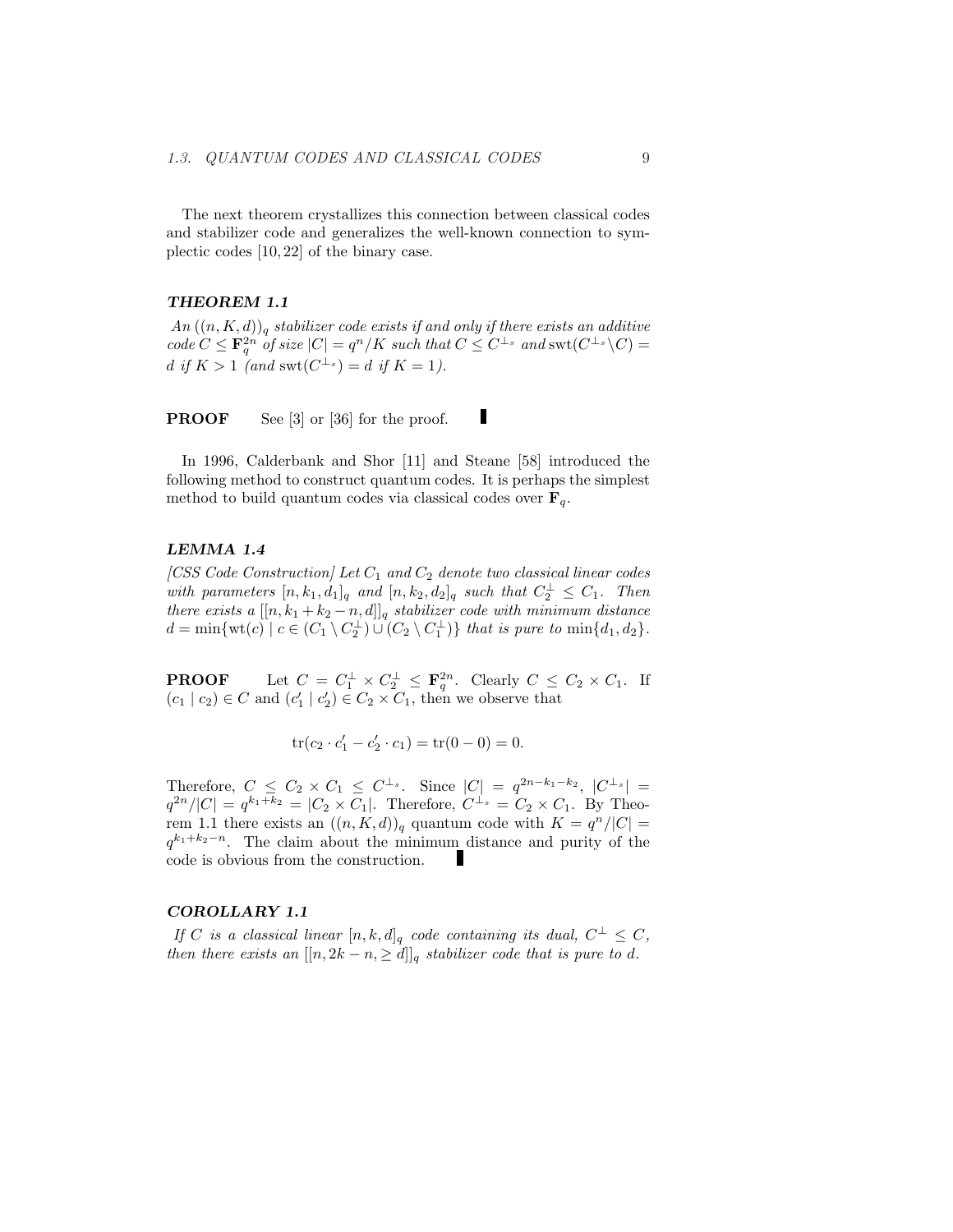## 1.3.2 Codes over  $\mathbf{F}_{q^2}$ .

Sometimes it is more convenient to extend the connection of the quantum codes to codes over  $\mathbf{F}_{q^2}$ , especially as it allows us the use of codes over quadratic extension fields. The binary case was done in [10] and partial generalizations were done in [39, 48] and [49]. We provide a slightly alternative generalization using a trace-alternating form. Let  $(\beta, \beta^q)$  denote a normal basis of  $\mathbf{F}_{q^2}$  over  $\mathbf{F}_{q}$ . We define a trace-alternating form of two vectors v and w in  $\mathbf{F}_{q^2}^n$  by

$$
\langle v|w\rangle_a = \text{tr}_{q/p}\left(\frac{v \cdot w^q - v^q \cdot w}{\beta^{2q} - \beta^2}\right). \tag{1.3}
$$

The argument of the trace is an element of  $\mathbf{F}_q$  as it is invariant under the Galois automorphism  $x \mapsto x^q$ .

Let  $\phi: \mathbf{F}_q^{2n} \to \mathbf{F}_{q^2}^n$  take  $(\mathbf{a}|\mathbf{b}) \mapsto \beta \mathbf{a} + \beta^q \mathbf{b}$ . The map  $\phi$  is isometric in the sense that the symplectic weight of  $(a|b)$  is equal to the Hamming weight of  $\phi((a|b))$ . This map allows us to transform the trace-symplectic duality into trace-alternating duality. In particular it can be easily verified that if  $c, d \in \mathbf{F}_q^{2n}$ , then  $\langle c | d \rangle_s = \langle \phi(c) | \phi(d) \rangle_a$ . If  $D \leq \mathbf{F}_{q^2}^n$ , then we denote its trace-alternating dual by  $D^{\perp_a} = \{v \in \mathbf{F}_{q^2}^n \mid \langle v | w \rangle_a =$ 0 for all  $w \in D$ . Now Theorem 1.1 can now be reformulated as:

#### LEMMA 1.5

Suppose that c and d are two vector of  $\mathbf{F}_q^{2n}$ . Then

$$
\langle c | d \rangle_s = \langle \phi(c) | \phi(d) \rangle_a.
$$

In particular, c and d are orthogonal with respect to the trace-symplectic form if and only if  $\phi(c)$  and  $\phi(d)$  are orthogonal with respect to the trace-alternating form.

**PROOF** Let  $c = (a|b)$  and  $d = (a'|b')$ . We calculate

$$
\phi(c) \cdot \phi(d)^q = \beta^{q+1} \mathbf{a} \cdot \mathbf{a}' + \beta^2 \mathbf{a} \cdot \mathbf{b}' + \beta^{2q} \mathbf{b} \cdot \mathbf{a}' + \beta^{q+1} \mathbf{b} \cdot \mathbf{b}'
$$
  

$$
\phi(c)^q \cdot \phi(d) = \beta^{q+1} \mathbf{a} \cdot \mathbf{a}' + \beta^{2q} \mathbf{a} \cdot \mathbf{b}' + \beta^2 \mathbf{b} \cdot \mathbf{a}' + \beta^{q+1} \mathbf{b} \cdot \mathbf{b}'
$$

Therefore, the trace-alternating form of  $\phi(c)$  and  $\phi(d)$  is given by

$$
\langle \phi(c)|\phi(d)\rangle_a = \text{tr}_{q/p}\left(\frac{\phi(c)\cdot \phi(d)^q - \phi(c)^q \cdot \phi(d)}{\beta^{2q}-\beta^2}\right) = \text{tr}_{q/p}(\mathbf{b}\cdot \mathbf{a}'-\mathbf{a}\cdot \mathbf{b}'),
$$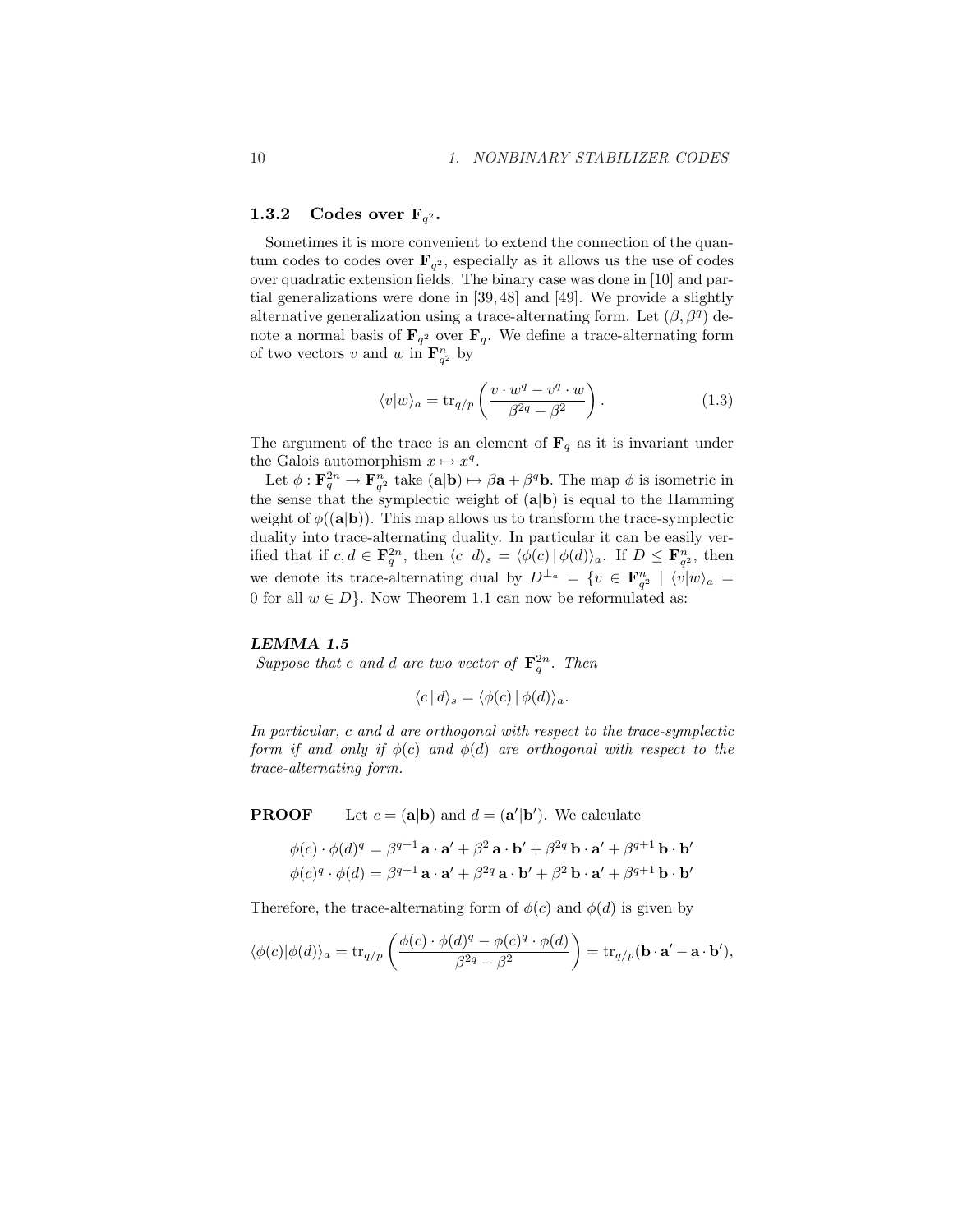which is precisely the trace-symplectic form  $\langle c | d \rangle_s$ .

#### THEOREM 1.2

An  $((n, K, d))_q$  stabilizer code exists if and only if there exists an additive subcode D of  $\mathbf{F}_{q^2}^n$  of cardinality  $|D| = q^n/K$  such that  $D \leq D^{\perp_a}$ and  $\text{wt}(D^{\perp_a} \setminus D) = d$  if  $K > 1$  (and  $\text{wt}(D^{\perp_a}) = d$  if  $K = 1$ ).

**PROOF** From Theorem 1.1 we know that an  $((n, K, d))_q$  stabilizer code exists if and only if there exists a code  $C \leq \mathbf{F}_q^{2n}$  such that  $|C| =$  $q^n/K, C \leq C^{\perp_s}$ , and swt $(C^{\perp_s} \setminus C) = d$  if  $K > 1$  (and swt $(C^{\perp_s}) = d$  if п  $K = 1$ ). The theorem follows simply by applying the isometry  $\phi$ .

If we restrict our attention to linear codes over  $\mathbf{F}_{q^2}$ , then the hermitian form is more useful. The hermitian inner product of two vectors  $x$  and  $y$ in  $\mathbf{F}_{q^2}^n$  is given by  $\mathbf{x}^q \cdot \mathbf{y}$ . From the definition of the trace-alternating form it is clear that if two vectors are orthogonal with respect to the hermitian form they are also orthogonal with respect to the trace-alternating form. Consequently, if  $D \leq \mathbf{F}_{q^2}^n$ , then  $D^{\perp_h} \leq D^{\perp_a}$ , where  $D^{\perp_h} = \{v \in \mathbf{F}_{q^2}^n \mid$  $v^q \cdot w = 0$  for all  $w \in D$ .

#### LEMMA 1.6

If two vectors **x** and **y** in  $\mathbf{F}_{q^2}^n$  satisfy **x**  $\perp$ <sub>h</sub> **y**, then they satisfy **x**  $\perp$ <sub>a</sub> **y**. In particular, if  $D \leq \mathbf{F}_{q^2}^n$ , then  $D^{\perp_h} \leq D^{\perp_a}$ .

**PROOF** It follows from  $\mathbf{x}^q \cdot \mathbf{y} = 0$  that  $\mathbf{x} \cdot \mathbf{y}^q = 0$  holds, whence

$$
\langle \mathbf{x} | \mathbf{y} \rangle_a = \text{tr}_{q/p} \left( \frac{\mathbf{x} \cdot \mathbf{y}^q - \mathbf{x}^q \cdot \mathbf{y}}{\beta^{2q} - \beta^2} \right) = 0,
$$

as claimed.

L

Therefore, any self-orthogonal code with respect to the hermitian inner product is self-orthogonal with respect to the trace-alternating form. In general, the two dual spaces  $D^{\perp_h}$  and  $D^{\perp_a}$  are not the same. However, if D happens to be  $\mathbf{F}_{q^2}$ -linear, then the two dual spaces coincide.

#### COROLLARY 1.2

If there exists an  $\mathbf{F}_{q^2}$ -linear  $[n, k, d]_{q^2}$  code D such that  $D^{\perp_h} \leq D$ , then

ı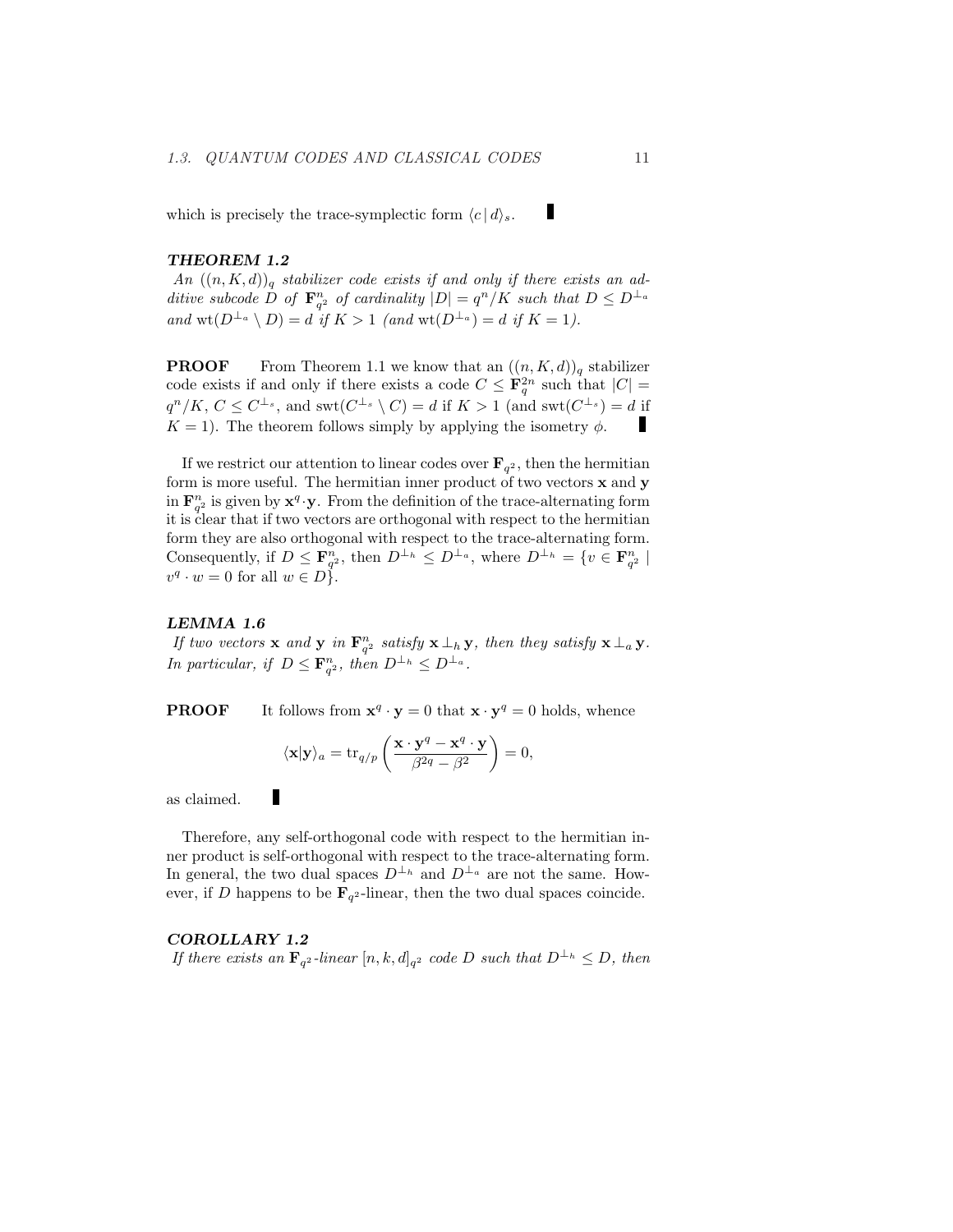there exists an  $[[n, 2k - n, \geq d]]_q$  quantum code that is pure to d.

**PROOF** Let  $q = p^m$ , p prime. If D is a k-dimensional subspace of  $\mathbf{F}_{q^2}^n$ , then  $D^{\perp_h}$  is a  $(n-k)$ -dimensional subspace of  $\mathbf{F}_{q^2}^n$ . We can also view D as a 2mk-dimensional subspace of  $\mathbf{F}_p^{2mn}$ , and  $D^{\perp_a}$  as a  $2m(n-k)$ dimensional subspace of  $\mathbf{F}_p^{2mn}$ . Since  $D^{\perp_h} \subseteq D^{\perp_a}$  and the cardinalities of  $D^{\perp_a}$  and  $D^{\perp_h}$  are the same, we can conclude that  $D^{\perp_a} = D^{\perp_h}$ . The г claim follows from Theorem 1.2.

So it is sufficient to consider the hermitian form in case of  $\mathbf{F}_{q^2}$ -linear codes. For additive codes (that are not linear) over  $\mathbf{F}_{q^2}$  we have to use the rather inconvenient trace-alternating form.

## 1.4 Bounds on Quantum Codes

We need some bounds on the achievable minimum distance of a quantum stabilizer code. Perhaps the simplest one is the Knill-LaFlamme bound, also called the quantum Singleton bound. The binary version of the quantum Singleton bound was first proved by Knill and Laflamme in  $[43]$ , see also  $[4, 6]$ , and later generalized by Rains using weight enumerators in [49].

THEOREM 1.3 Quantum Singleton Bound An  $((n, K, d))_q$  stabilizer code with  $K > 1$  satisfies

 $K \leq q^{n-2d+2}$ .

Codes which meet the quantum Singleton bound are called quantum MDS codes. In [36] we showed that these codes cannot be indefinitely long and showed that the maximal length of a  $q$ -ary quantum MDS codes is upper bounded by  $2q^2 - 2$ . This could probably be tightened to  $q^2 + 2$ . It would be interesting to find quantum MDS codes of length greater than  $q^2 + 2$  since it would disprove the MDS Conjecture. A related open question is regarding the construction of codes with lengths between q and  $q^2 - 1$ . At the moment there are no analytical methods for constructing a quantum MDS code of arbitrary length in this range (see [31] for some numerical results).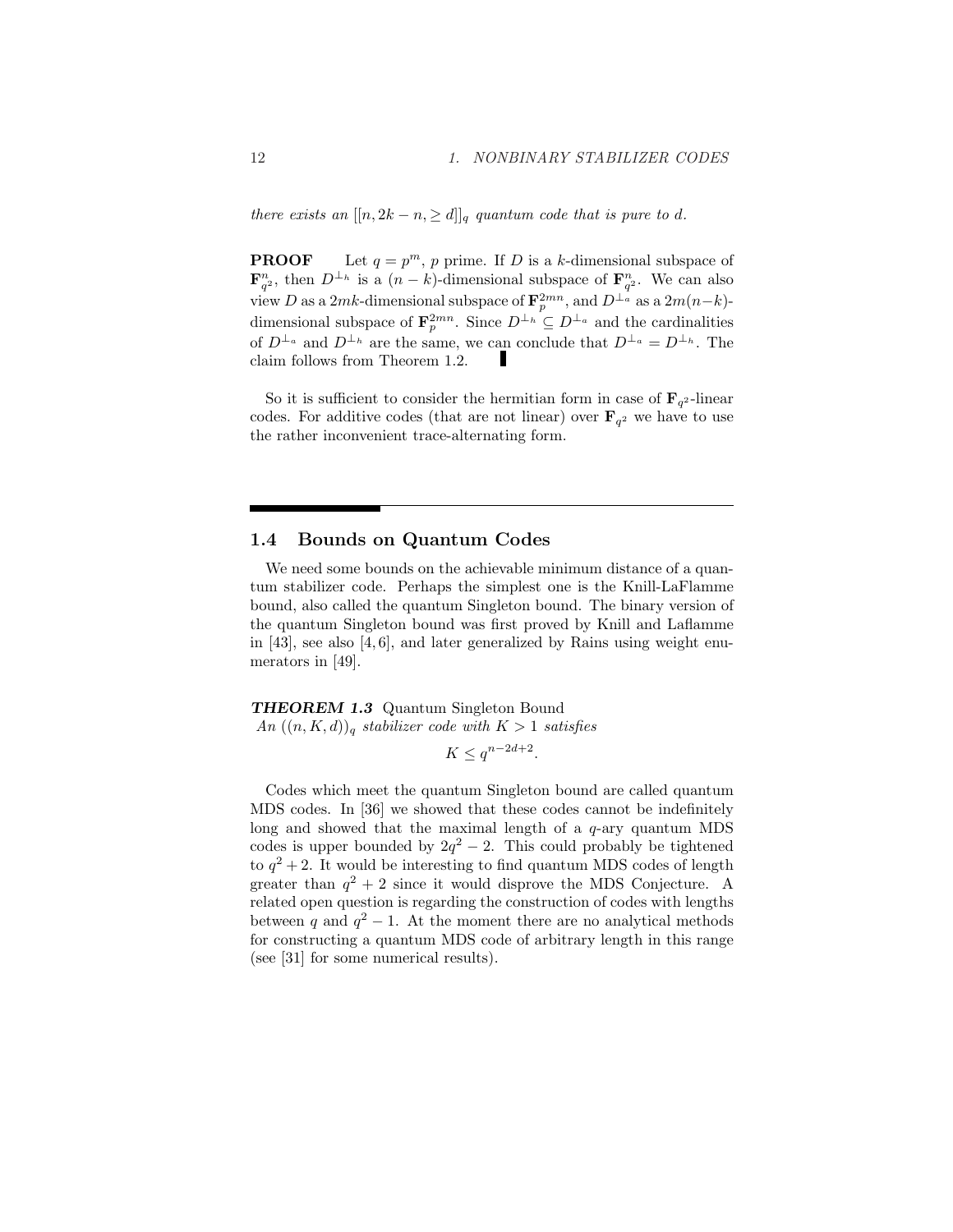Another important bound for quantum codes is the quantum Hamming bound. The quantum Hamming bound states (see  $[20, 22]$ ) that:

## THEOREM 1.4 Quantum Hamming Bound

Any pure  $((n, K, d))_q$  stabilizer code satisfies

$$
\sum_{i=0}^{\lfloor (d-1)/2 \rfloor} \binom{n}{i} (q^2 - 1)^i \le q^n / K.
$$

While the quantum Singleton bound holds for all quantum codes, it is not known if the quantum Hamming bound is of equal applicability. So far no degenerate quantum code has been found that that beats this bound. Gottesman showed that impure single and double errorcorrecting binary quantum codes cannot beat the quantum Hamming bound [24].

Perfect Quantum Codes. A quantum code that meets the quantum Hamming bound with equality is known as a perfect quantum code. In fact the famous  $[[5,1,3]]_2$  code [44] is one such. We will show that there do not exist any pure perfect quantum codes other than the ones mentioned in the following theorem. It is actually a very easy result and follows from known results on classical perfect codes, but we had not seen this result earlier in the literature.

#### THEOREM 1.5

There do not exist any pure perfect quantum codes with distance greater than 3.

**PROOF** Assume that Q is a pure perfect quantum code with the parameters  $((n, K, d))_q$ . Since it meets the quantum Hamming bound we have

$$
K\sum_{j=0}^{\lfloor (d-1)/2 \rfloor} \binom{n}{j} (q^2-1)^j = q^n.
$$

By Theorem 1.2 the associated classical code C is such that  $C^{\perp_a} \leq$  $C \n\t\leq \mathbf{F}_{q^2}^n$  and has parameters  $(n, q^n K, d)_{q^2}$ . Its distance is d because the quantum code is pure. Now  $C$  obeys the classical Hamming bound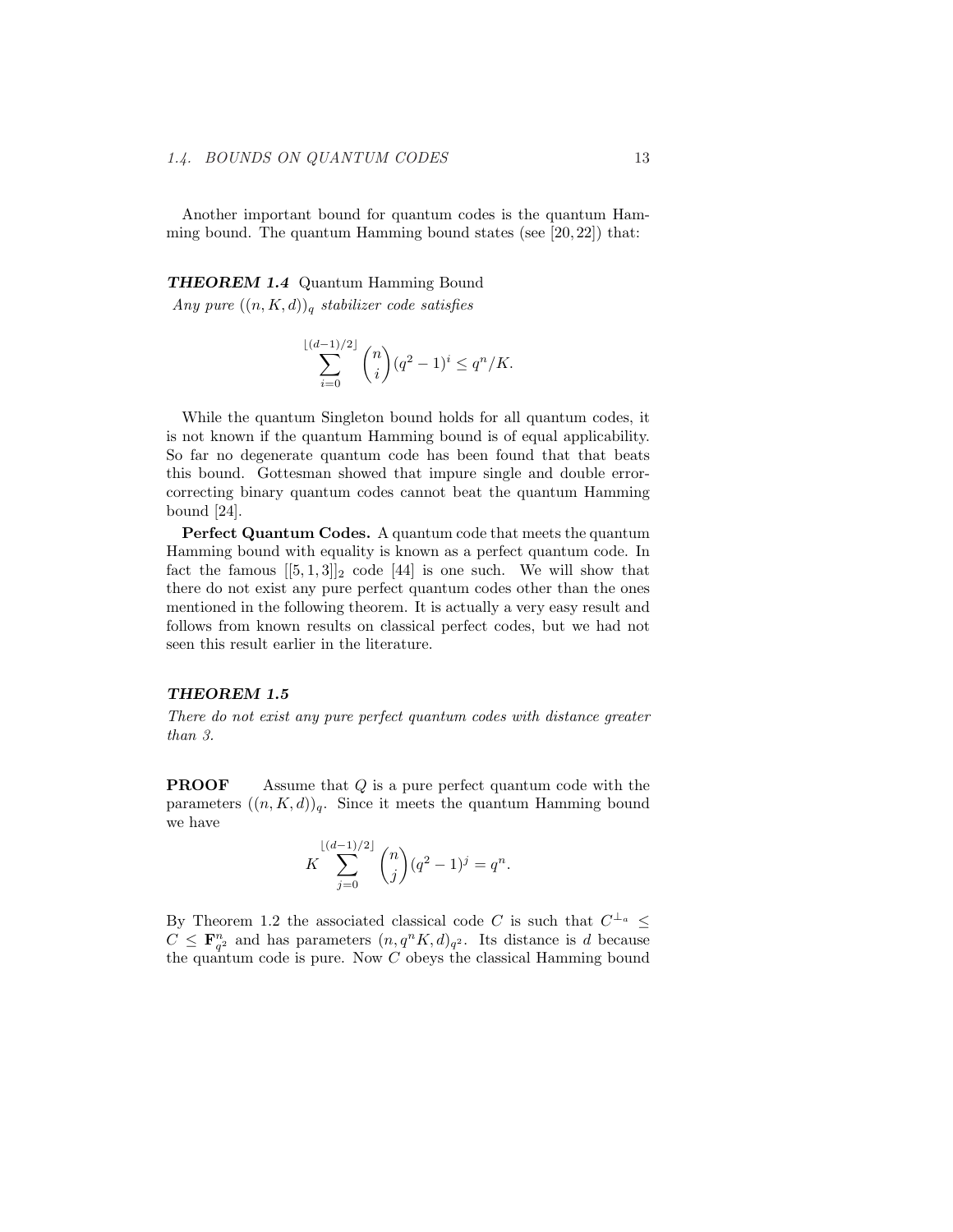(see [34, Theorem 1.12.1] or any textbook on classical codes). Hence

$$
|C| = q^{n} K \le \frac{q^{2n}}{\sum_{j=0}^{\lfloor (d-1)/2 \rfloor} \binom{n}{j} (q^2 - 1)^j}.
$$

Substituting the value of  $K$  we see that this implies that  $C$  is a perfect classical code. But the only perfect classical codes with distance greater than 3 are the Golay codes and the repetition codes [34]. The perfect Golay codes are over  $\mathbf{F}_2$  and  $\mathbf{F}_3$  not over a quadratic extension field as C is required to be. The repetition codes are of dimension 1 and cannot contain their duals as C is required to contain. Hence C cannot be anyone of them. Therefore, there are no pure quantum codes of distance greater than 3 that meet the quantum Hamming bound.

Since it is not known if the quantum Hamming bound holds for degenerate quantum codes, it would be interesting to find degenerate quantum codes that either meet or beat the quantum Hamming bound.

## 1.5 Families of Quantum Codes

We shall now restrict our attention to linear quantum codes and derive several families of quantum codes from classical linear codes. We make use of the CSS construction given in Lemma 1.4. Hence, we need to look for classical codes that are self-orthogonal with respect to the euclidean product or for families of nested codes.

#### 1.5.1 Quantum m-adic Residue Codes

In this section we will construct a family of quantum codes based on the m-adic residue codes. These codes are a generalization of the well-known quadratic residue codes and share many of their structural properties. Quantum quadratic residue codes were first constructed by Rains [49] for prime alphabet.

Let  $Q_0 = {\alpha^m | \alpha \in \mathbb{Z}_p^{\times}}$  be the *m*-adic residues of  $\mathbb{Z}_p^{\times}$ , where *p* is a prime. And let  $Q_i = b^i Q_0$ , where b is a generator of  $\mathbb{Z}_p^{\times}$  and  $i \in$  $\{0, 1, \ldots, m-1\}$ . Let  $\alpha$  be a primitive root of pth root of unity. Then we can define the following four families of m-adic residue codes.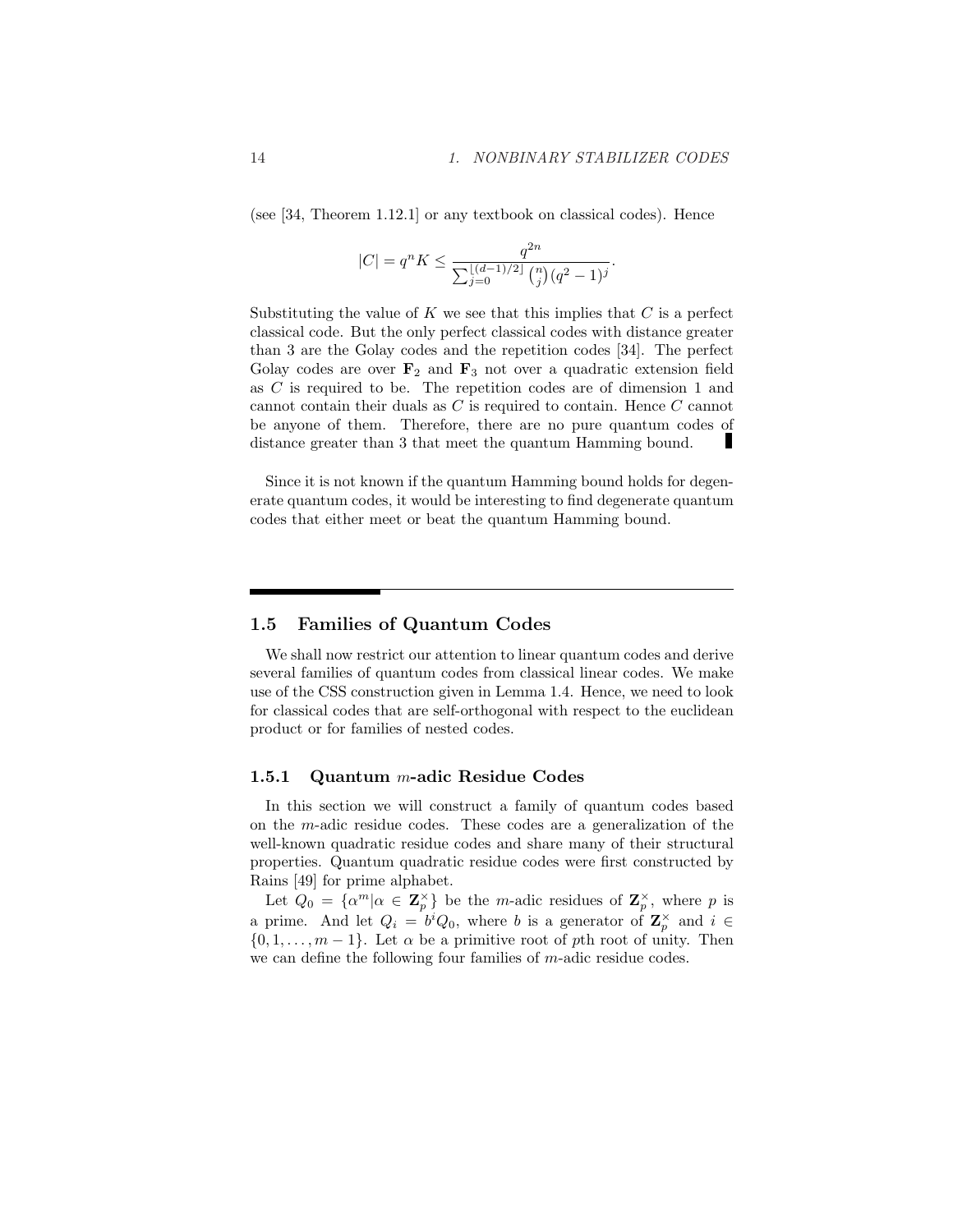Let  $C_i$  be the cyclic code with the generator polynomial  $g_i(x) = (x^p 1)/\prod_{z\in Q_i}(x-\alpha^z)$ . These codes  $C_i$  form the even-like codes of class I. Every code  $C_i$  has the parameters  $[p,(p-1)/m]_q$ . The complement of  $C_i$  is denoted by  $\hat{C}_i$  and its generator polynomial is given by  $\hat{g}_i(x) =$  $_{z \in Q_i}(x - \alpha^z)$ . These codes constitute the family of odd-like codes of class I. These codes have the parameters  $[p, p - (p - 1)/m]_q$ .

The code with generator polynomial  $h_i(x) = (x-1)\hat{g}_i(x)$  is denoted by  $D_i$ . It has parameters  $[p, p - (p-1)/m-1]_q$ . These codes form the even-like codes of class II. The complement of  $D_i$  is denoted by  $\hat{D}_i$  and its generator polynomial  $\hat{h}_i(x) = g_i(x)/(x-1)$ . The codes  $\hat{D}_i$  make up the odd-like codes of class II. Their parameters are  $[p,(p-1)/m+1]_q$ .

These definitions imply that  $C_i \subset \hat{D}_i$  and  $D_i \subset \hat{C}_i$ . Further it can be shown that  $C_i^{\perp} = \hat{C}_i$  and  $D_i^{\perp} = \hat{D}_i$  [35, Theorem 2,3] if -1 is a m-adic residue. If  $-1$  is not a residue, then  $C_i \subseteq C_i^{\perp} = C_j$  and  $D_i^{\perp} = D_j$ , where  $i \neq j$ . We thus have families of nested codes and the CSS construction is applicable.

#### THEOREM 1.6

Let q be an m-adic residue modulo of a prime p such that  $gcd(p, q) = 1$ . Then there exists a quantum code with the parameters  $[[p, 1, d]]_q$ , where  $d^m \geq p$ . If -1 is a m-adic reside modulo p, then  $(d^2 - d + 1)^{m/2} \geq p$ .

**PROOF** By the CSS construction there exists a quantum code with the parameters  $[[p,(p-1)/m+1-(p-1)/m,d]]_q$ , where  $d =$  $\operatorname{wt}\{(\hat D_i\setminus C_i)\cup (C_i^{\perp}\setminus \hat D_i^{\perp})\}.$ 

If  $-1$  is a *m*-adic residue modulo p, then we know from [35, Theorem 2,3] that  $C_i^{\perp} = \hat{C}_i$  and  $D_i^{\perp} = \hat{D}_i$ . Since  $C_i^{\perp} = \hat{C}_i$  and  $\hat{D}_i^{\perp} = D_i$ , this means  $d = \text{wt}\{(\hat{D}_i \setminus C_i) \cup (\hat{C}_i \setminus D_i)\}\.$  But this is the set of odd-like vectors in  $\hat{C}_i$  and  $\hat{D}_i$  which is lower bounded as  $d^m \geq p$  [35, Theorem 5].

If  $-1$  is a m-adic residue modulo p, then again from [35, Theorem 2,3] we know that  $C_i \subseteq C_i^{\perp} = \hat{C}_j$  and  $\hat{D}_i^{\perp} = D_j$  with  $i \neq j$ . Then  $(d^2 - d +$  $1)^{m/2}$  > p by [35, Theorem 5]. ı

#### 1.5.2 Quantum Projective Reed-Muller Codes

We study projective Reed-Muller (PRM) codes and construct the corresponding quantum PRM codes. Let us denote by  $\mathbf{F}_q[X_0, X_1, ..., X_m]$ the polynomial ring in  $X_0, X_1, ..., X_m$  with coefficients in  $\mathbf{F}_q$ . Furthermore, let  $\mathbf{F}_q[X_0, X_1, ..., X_m]_h^{\nu} \cup \{0\}$  be the vector space of homogeneous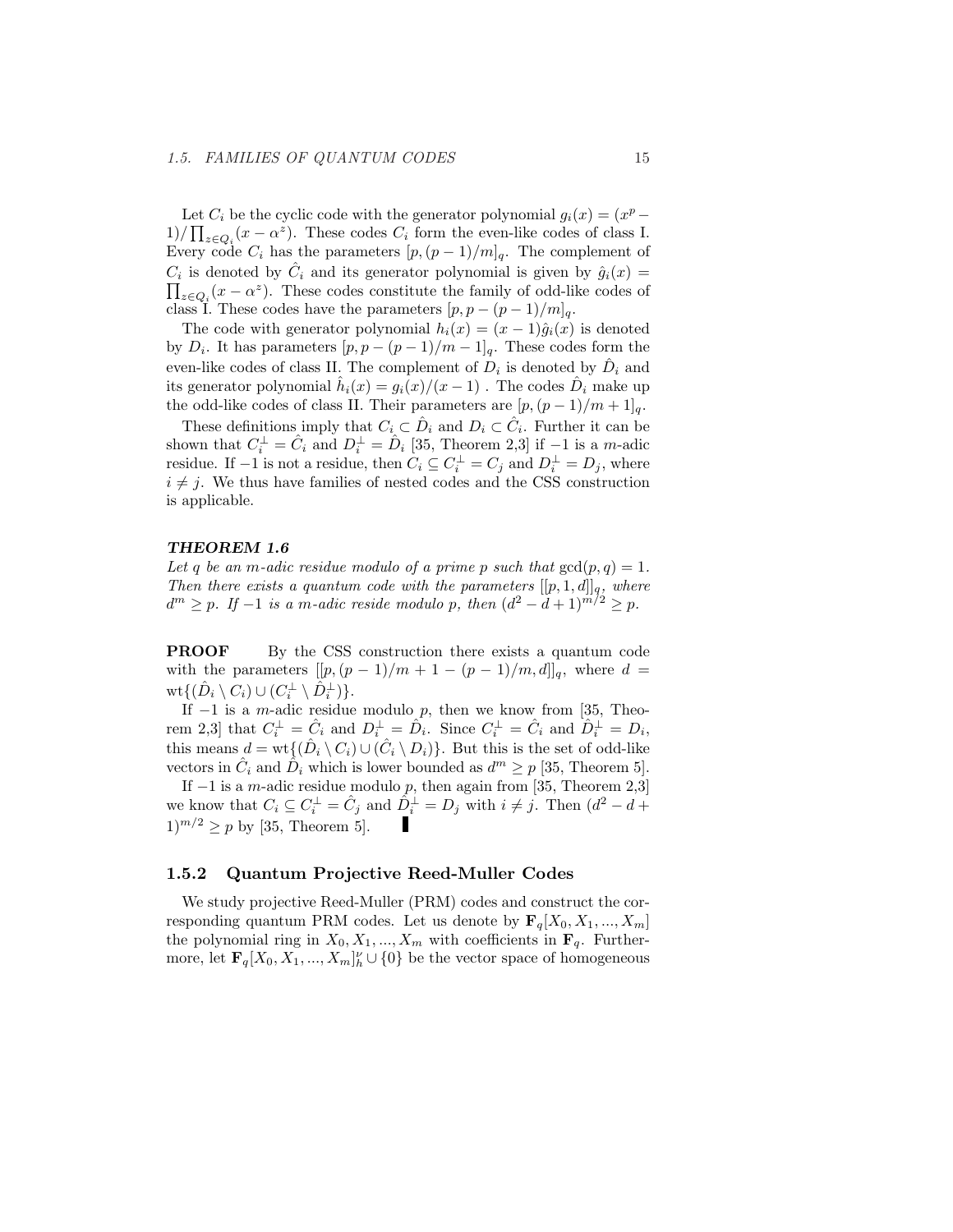polynomials in  $X_0, X_1, ..., X_m$  with coefficients in  $\mathbf{F}_q$  with degree  $\nu$ (cf. [55]). Let  $P^m(\mathbf{F}_q)$  be the m-dimensional projective space over  $\mathbf{F}_q$ .

**Projective Reed-Muller Codes.** The PRM code over  $\mathbf{F}_q$  of integer order  $\nu$  and length  $n = (q^{m+1} - 1)/(q - 1)$  is denoted by  $\mathcal{P}_q(\nu, m)$  and defined as

$$
\mathcal{P}_q(\nu, m) = \{ (f(P_1), ..., f(P_n) | f(X_0, ..., X_m) \in \mathbf{F}_q[X_0, ..., X_m]_h^{\nu} \cup \{0\} \},\
$$
  
and  $P_i \in P^m(\mathbf{F}_q)$  for  $1 \le i \le n$ . (1.4)

## LEMMA 1.7

The projective Reed-Muller code  $\mathcal{P}_q(\nu,m)$ ,  $1 \leq \nu \leq m(q-1)$ , is an  $[n, k, d]_q$  code with length  $n = (q^{m+1} - 1)/(q - 1)$ , dimension

$$
k(\nu) = \sum_{\substack{t=\nu \bmod{(q-1)}}} \sum_{j=0}^{m+1} (-1)^j \binom{m+1}{j} \binom{t-jq+m}{t-jq} \tag{1.5}
$$

and minimum distance  $d(\nu) = (q - s)q^{m-r-1}$  where  $\nu = r(q-1) + s + 1$ ,  $0 \leq s < q - 1$ 

Ш PROOF See [55, Theorem 1].

The duals of PRM codes are also known and under some conditions they are also PRM codes. The following result gives more precise details.

## LEMMA 1.8

Let  $\nu^{\perp} = m(q-1) - \nu$ , then the dual of  $\mathcal{P}_q(\nu, m)$  is given by

$$
\mathcal{P}_q(\nu,m)^\perp = \begin{cases} \mathcal{P}_q(\nu^\perp,m) & \nu \not\equiv 0 \bmod (q-1) \\ \text{Span}_{\mathbf{F}_q} \{1, \mathcal{P}_q(\nu^\perp,m)\} & \nu \equiv 0 \bmod (q-1) \end{cases} \tag{1.6}
$$

ı

PROOF See [55, Theorem 2 ].

As mentioned earlier our main methods of constructing quantum codes are the CSS construction and the Hermitian construction. This requires us to identify nested families of codes and/or self-orthogonal codes. First we identify when the PRM codes are nested i.e., we find out when a PRM code contains other PRM codes as subcodes.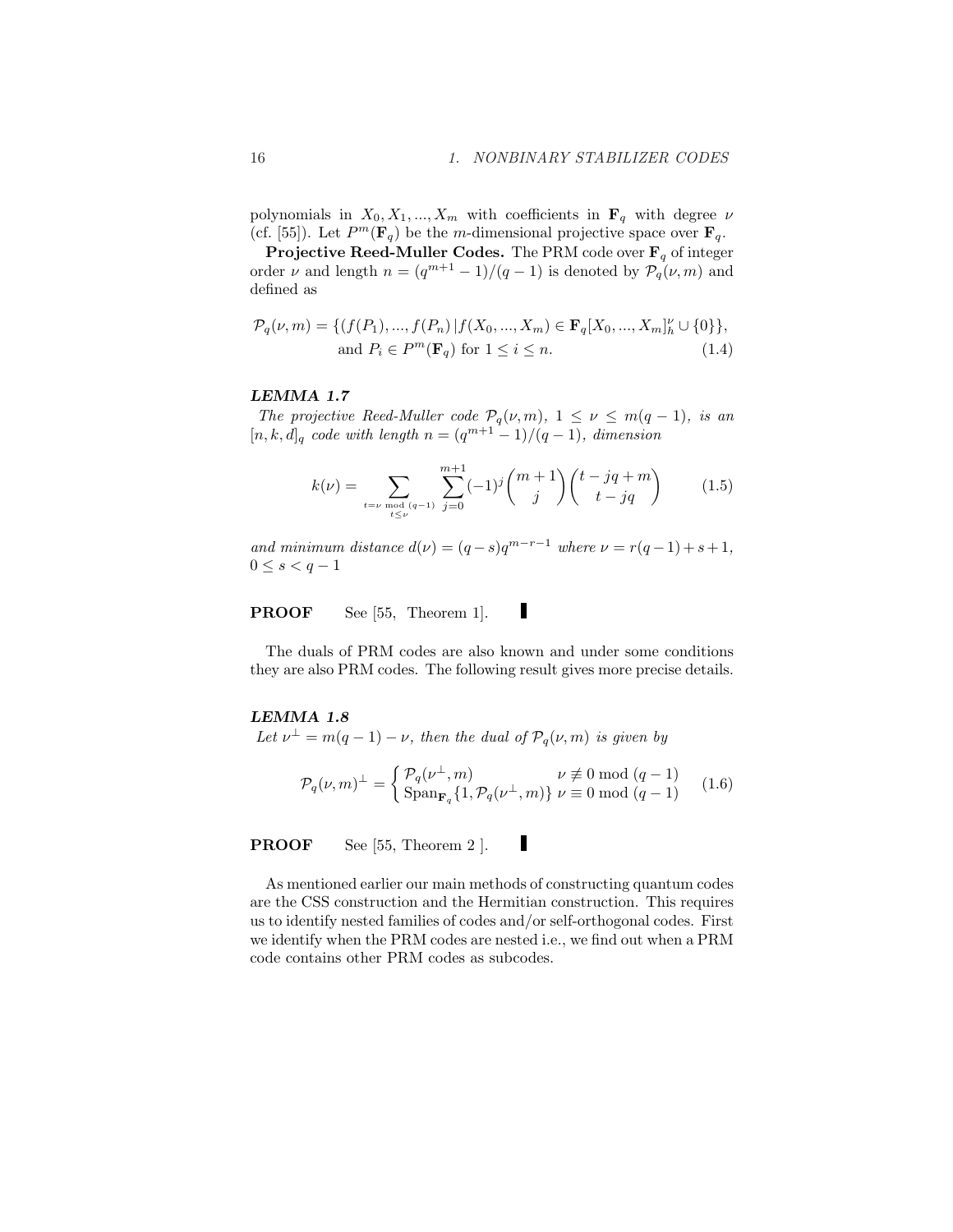## LEMMA 1.9

If  $\nu_2 = \nu_1 + k(q-1)$ , where  $k > 0$ , then  $\mathcal{P}_q(\nu_1, m) \subseteq \mathcal{P}_q(\nu_2, m)$  and  $\text{wt}(\mathcal{P}_q(\nu_2,m) \setminus \mathcal{P}_q(\nu_1,m)) = \text{wt}(\mathcal{P}_q(\nu_2,m)).$ 

**PROOF** In  $\mathbf{F}_q$ , we can replace any variable  $x_i$  by  $x_i^q$ , hence every function in  $\mathbf{F}_q[x_0, x_1, \ldots, x_m]_{\nu}^h$  is present in  $\mathbf{F}_q[x_0, x_1, \ldots, x_m]_{\nu+k(q-1)}^h$ . Hence  $\mathcal{P}_q(\nu_1,m) \subseteq \mathcal{P}_q(\nu_2,m)$ . Let  $\nu_1 = r(q-1) + s + 1$ , then  $\nu_2 =$  $(k + r)(q - 1) + s + 1$ . By Lemma 1.7,  $d(\nu_1) = (q - s)q^{m-r-1} > (q$  $s)q^{m-r-k-1} = d(\nu_2)$ . This implies that there exists a vector of weight  $d(\nu_2)$  in  $\mathcal{P}_q(\nu_2, m)$  and  $\text{wt}(\mathcal{P}_q(\nu_2, m) \setminus \mathcal{P}_q(\nu_1, m)) = \text{wt}(\mathcal{P}_q(\nu_2, m)).$ 

Quantum Projective Reed-Muller Codes. We now construct stabilizer codes using the CSS construction.

#### THEOREM 1.7

Let  $n = (q^{m+1} - 1)/(q - 1)$  and  $1 \leq \nu_1 < \nu_2 \leq m(q - 1)$  such that  $\nu_2 = \nu_1 + l(q-1)$  with  $\nu_1 \not\equiv 0 \mod (q-1)$ . Then there exists an  $[[n, k(\nu_2) - k(\nu_1), \min\{d(\nu_2), d(\nu_1^{\perp})\}]]_q$  stabilizer code, where the parameters  $k(\nu)$  and  $d(\nu)$  are given in Theorem 1.7.

PROOF A direct application of the CSS construction in conjunction with Lemma 1.9.

We do not need to use two pairs of codes as we had seen in the previous two cases, we could use a single self-orthogonal code for constructing a quantum code. We will illustrate this idea by finding self-orthogonal PRM codes.

#### COROLLARY 1.3

Let  $0 \leq \nu \leq \lfloor m(q-1)/2 \rfloor$  and  $2\nu \equiv 0 \mod q - 1$ , then  $\mathcal{P}_q(\nu, m) \subseteq$  $\mathcal{P}_q(\nu,m)^\perp$ . If  $\nu \not\equiv 0 \mod q-1$  there exists an  $[[n,n-2k(\nu),d(\nu^{\perp})]]_q$ quantum code where  $n = (q^{m+1} - 1)/(q - 1)$ .

**PROOF** We know that  $\nu^{\perp} = m(q-1) - \nu$  and if  $\mathcal{P}_q(\nu, m) \subseteq$  $\mathcal{P}_q(\nu,m)^\perp$ , then  $\nu \leq \nu^\perp$  and by Lemma 1.9  $\nu^\perp = \nu + k(q-1)$  for some  $k \geq 0$ . It follows that  $2\nu \leq \lfloor m(q-1)/2 \rfloor$  and  $2\nu = (m-k)(q-1)$ , i.e.,  $2\nu \equiv 0 \mod q - 1$ . The quantum code then follows from Theorem 1.7.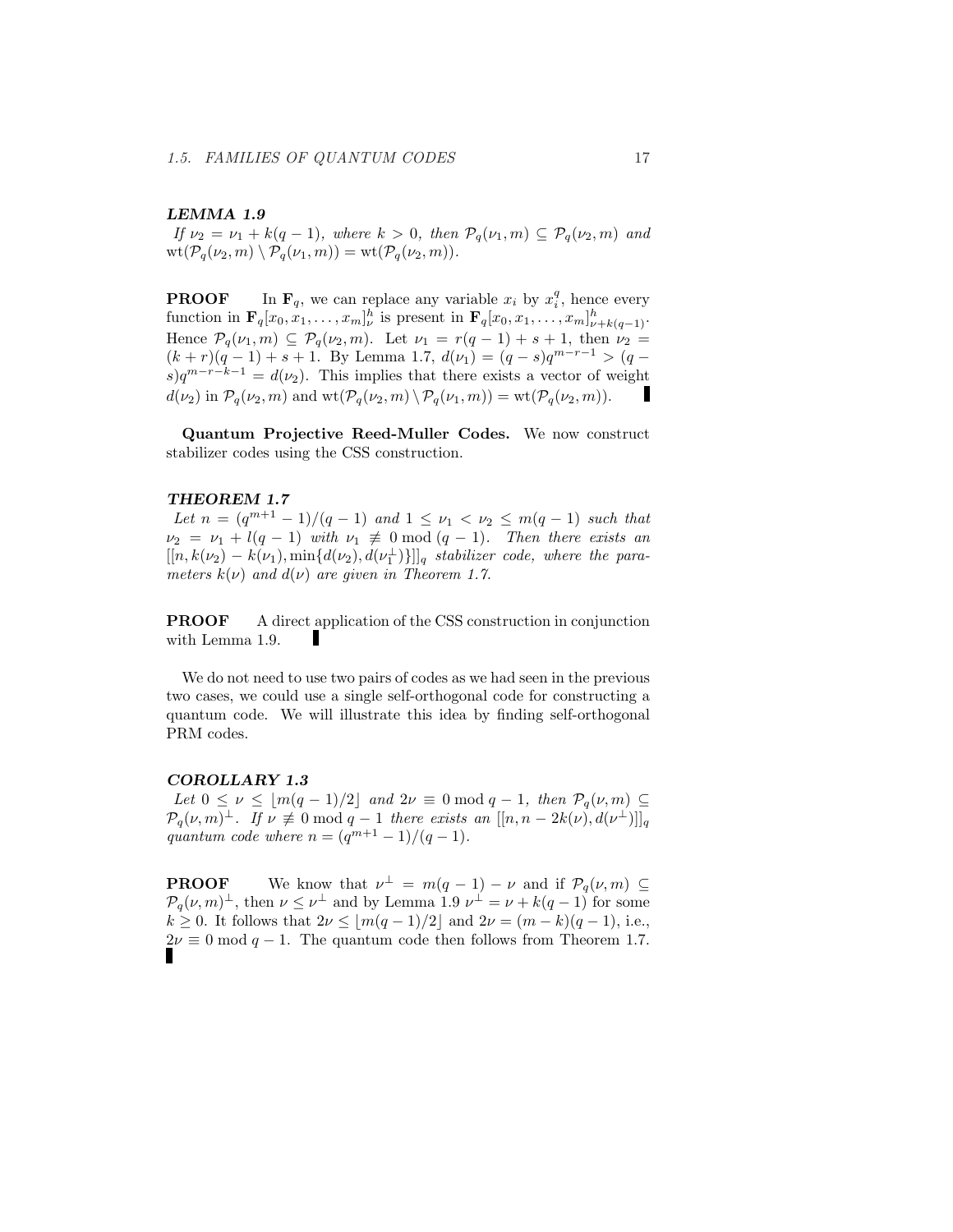## 1.5.3 Puncturing Quantum Codes

Finally we will briefly touch upon another important aspect of quantum code construction, which is the topic of shortening quantum codes. In the literature on quantum codes, there is not much distinction made between puncturing and shortening of quantum codes and often the two terms are used interchangeably. Obtaining a new quantum code from an existing one is more difficult task than in the classical case, the main reason being that the code must be so modified such the resulting code is still self-orthogonal. Fortunately, however there exists a method due to Rains [49] that can solve this problem.

From Lemma 1.4 we know that with every quantum code constructed using the CSS construction, we can associate two classical codes,  $C_1$  and  $C_2$ . Define C to be the direct product of  $C_1^{\perp}$  and  $C_2^{\perp}$  viz.  $C = C_1^{\perp} \times C_2^{\perp}$ . Then we can associate a puncture code  $P(C)$  [33, Theorem 12] which is defined as

$$
P(C) = \{(a_i b_i)_{i=1}^n \mid a \in C_1^{\perp}, b \in C_2^{\perp}\}^{\perp}.
$$
 (1.7)

Surprisingly,  $P(C)$  provides information about the lengths to which we can puncture the quantum codes. If there exists a vector of nonzero weight r in  $P(C)$ , then the corresponding quantum code can be punctured to a length  $r$  and minimum distance greater than or equal to distance of the parent code.

#### THEOREM 1.8

Let  $0 \leq \nu_1 < \nu_2 \leq m(q-1) - 1$  where  $\nu_2 \equiv \nu_1 \mod q - 1$ . Also let  $0 \leq \mu \leq \nu_2 - \nu_1$  and  $\mu \equiv 0 \mod q-1$ . If  $\mathcal{P}_q(\mu, m)$  has codeword of weight r, then there exists an  $[[r, \geq (k(\nu_2)-k(\nu_1)-n+r), \geq d]]_q$  quantum code, where  $n = (q^m - 1)/(q - 1) d = \min\{d(\nu_2), d(\nu_1^{\perp})\}$ . In particular, there exists a  $[[d(\mu), \geq (k(\nu_2) - k(\nu_1) - n + d(\mu)), \geq d]]_q$  quantum code.

**PROOF** Let  $C_i = \mathcal{P}_q(\nu_i, m)$  with  $\nu_i$  as stated. Then by Theorem 1.7, an  $[[n, k(\nu_2) - k(\nu_1), d]]_q$  quantum code Q exists where  $d =$  $\min\{d(\nu_2), d(\nu_1^{\perp})\}.$  From equation (1.7) we find that  $P(C)^{\perp} = \mathcal{P}_q(\nu_1 + \nu_2)$  $\nu_2^{\perp}, m$ ), so

$$
P(C) = P_q(m(q-1) - \nu_1 - \nu_2^{\perp}, m),
$$
  
=  $P_q(\nu_2 - \nu_1, m).$  (1.8)

By [33, Theorem 11], if there exists a vector of weight r in  $P(C)$ , then there exists an  $[[r, k', d']]_q$  quantum code, where  $k' \geq (k(\nu_2) - k(\nu_1) -$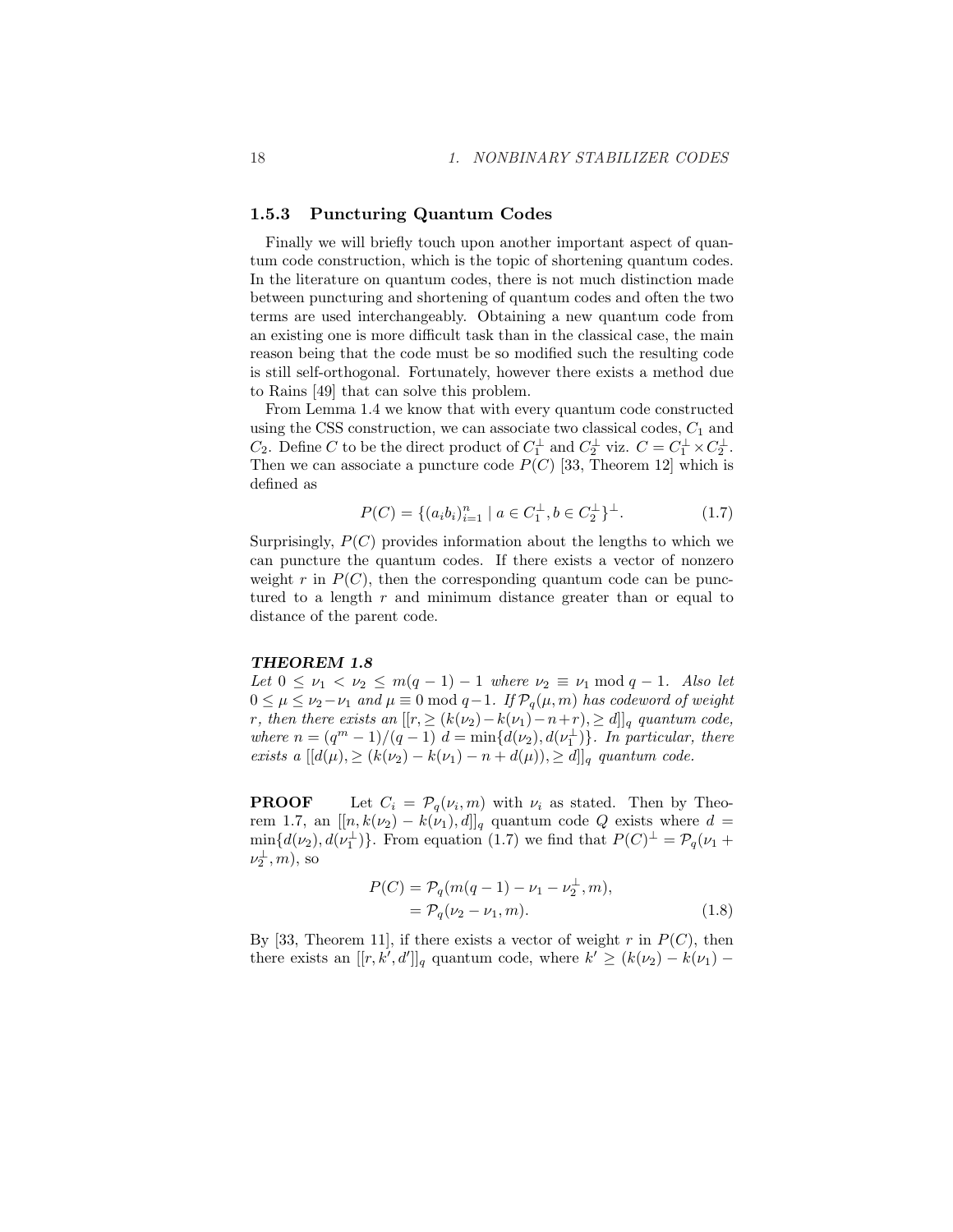$n + r$ ) and distance  $d' \geq d$ . obtained by puncturing Q. Since  $P(C)$  =  $\mathcal{P}_q(\nu_2 - \nu_1, m) \supseteq \mathcal{P}_q(\mu, m)$  for all  $0 \leq \mu \leq \nu_2 - \nu_1$  and  $\mu \equiv \nu_2 - \nu_1 \equiv$ 0 mod  $q-1$ , the weight distributions of  $\mathcal{P}_q(\mu, m)$  give all the lengths to which  $Q$  can be punctured. Moreover  $P(C)$  will certainly contain vectors whose weight  $r = d(\mu)$ , that is the minimum weight of  $PC(\mu, m)$ . Thus there exist punctured quantum codes with the parameters  $[[d(\mu), \geq$  $(k(\nu_2) - k(\nu_1) - n + d(\mu)), \geq d]_q.$ 

## 1.6 Conclusion

We have given a brief introduction to the theory of nonbinary stabilizer codes. Our goal was to emphasize the key ideas so we have omitted long and cumbersome proofs. Most of these details can be found in our companion papers on stabilizer codes. After introducing the stabilizer formalism for quantum codes, we showed how these were related to classical codes. Essentially we mapped the stabilizer and its centralizer to a classical code and its dual. And from then on all properties of the quantum codes could be studied by studying the classical codes. The construction of stabilizer codes can be reduced to identifying classical codes that are self-orthogonal. Then, we discussed the question of optimal codes and some well known bounds. We showed the nonexistence of a class of perfect codes of distance greater than 3. Finally we illustrated these ideas by constructing two new families of quantum codes.

Acknowledgments. This work was supported by NSF grant CCF-0218582 and a NSF CAREER award CCF-0347310.

## References

[1] D. Aharonov and M. Ben-Or. Fault-tolerant quantum computation with constant error. In Proc. of the 29th Annual ACM Symposium on Theory of Computation (STOC), pages 176–188, New York, 1997. ACM.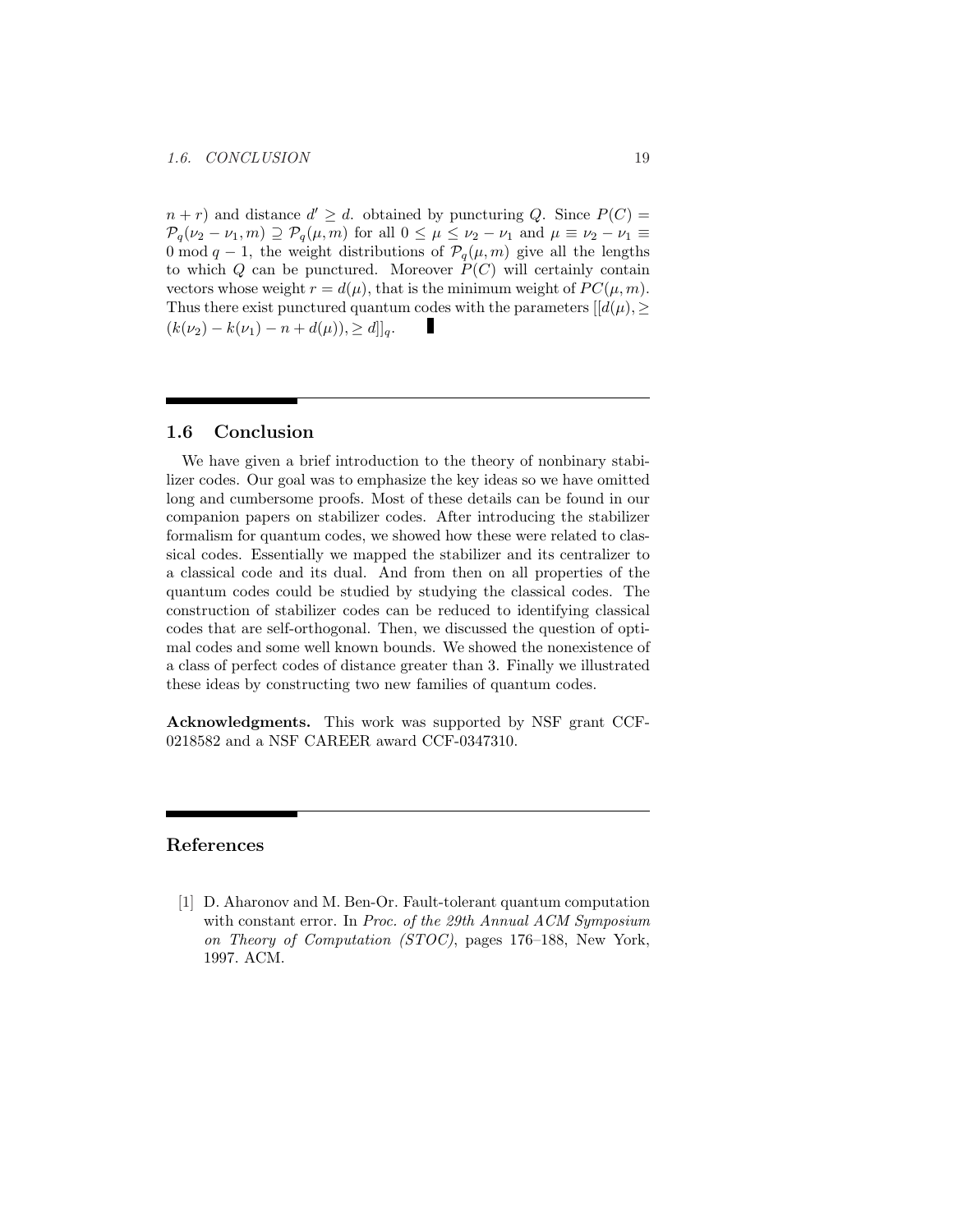- [2] V. Arvind and K.R. Parthasarathy. A family of quantum stabilizer codes based on the Weyl commutation relations over a finite field. In A tribute to C. S. Seshadri (Chennai, 2002), Trends Math., pages 133–153. Birkh¨auser, 2003.
- [3] A. Ashikhmin and E. Knill. Nonbinary quantum stabilizer codes. IEEE Trans. Inform. Theory, 47(7):3065–3072, 2001.
- [4] A. Ashikhmin and S. Litsyn. Upper bounds on the size of quantum codes. IEEE Trans. Inform. Theory, 45(4):1206–1215, 1999.
- [5] A.E. Ashikhmin, A.M. Barg, E. Knill, and S.N. Litsyn. Quantum error detection I: Statement of the problem. IEEE Trans. on Information Theory, 46(3):778–788, 2000.
- [6] A.E. Ashikhmin, A.M. Barg, E. Knill, and S.N. Litsyn. Quantum error detection II: Bounds. IEEE Trans. on Information Theory, 46(3):789–800, 2000.
- [7] T. Beth and M. Grassl. The quantum Hamming and hexacodes. Fortschr. Phys., 46(4-5):459–491, 1998.
- [8] J. Bierbrauer and Y. Edel. Quantum twisted codes. J. Comb. Designs, 8:174–188, 2000.
- [9] A.R. Calderbank, E.M. Rains, P.W. Shor, and N.J.A. Sloane. Quantum error correction and orthogonal geometry. Phys. Rev. Lett., 76:405–409, 1997.
- [10] A.R. Calderbank, E.M. Rains, P.W. Shor, and N.J.A. Sloane. Quantum error correction via codes over GF(4). IEEE Trans. Inform. Theory, 44:1369–1387, 1998.
- [11] A.R. Calderbank and P. Shor. Good quantum error-correcting codes exist. Phys. Rev. A, 54:1098–1105, 1996.
- [12] H.F. Chau. Correcting quantum errors in higher spin systems. Phys. Rev. A, 55:R839–R841, 1997.
- [13] H.F. Chau. Five quantum register error correction code for higher spin systems. Phys. Rev. A, 56:R1–R4, 1997.
- [14] R. Cleve. Quantum stabilizer codes and classical linear codes. Phys. Rev. A, 55(6):4054–4059, 1997.
- [15] R. Cleve and D. Gottesman. Efficient computations of encodings for quantum error correction. Phys. Rev.  $A$ , 56(1):76–82, 1997.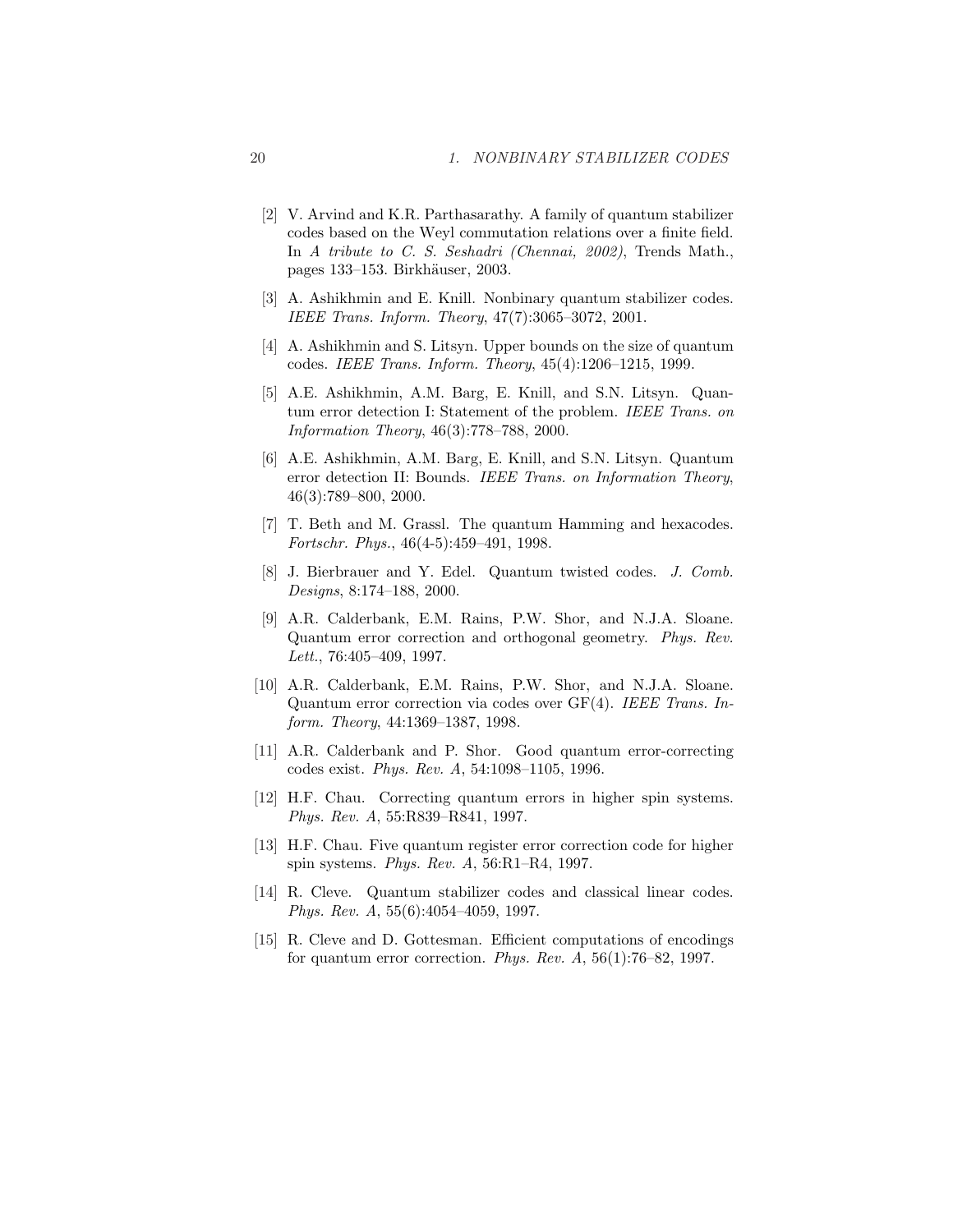- [16] G. Cohen, S. Encheva, and S. Litsyn. On binary constructions of quantum codes. IEEE Trans. Inform. Theory, 45(7):2495–2498, 1999.
- [17] A. Ekert and C. Macchiavello. Error correction in quantum communication. Phys. Rev. Lett., 76:2585–2588, 1996.
- [18] K. Feng. Quantum codes  $[[6, 2, 3]]_p$ ,  $[[7, 3, 3]]_p$   $(p \ge 3)$  exist. *IEEE* Trans. Inform. Theory, 48(8):2384–2391, 2002.
- [19] K. Feng. Quantum error-correcting codes. In Coding Theory and Cryptology, pages 91–142. World Scientific, 2002.
- [20] K. Feng and Z. Ma. A finite Gilbert-Varshamov bound for pure stabilizer quantum codes. IEEE Trans. Inform. Theory, 50(12):3323-3325, 2004.
- [21] M.H. Freedman and D.A. Meyer. Projective plane and planar quantum codes. Found. Comput. Math., 1(3):325–332, 2001.
- [22] D. Gottesman. A class of quantum error-correcting codes saturating the quantum Hamming bound. Phys. Rev. A, 54:1862–1868, 1996.
- [23] D. Gottesman. Pasting quantum codes. eprint: quant-ph/9607027, 1996.
- [24] D. Gottesman. Stabilizer codes and quantum error correction. Caltech Ph. D. Thesis, eprint: quant-ph/9705052, 1997.
- [25] D. Gottesman. Fault-tolerant quantum computation with higherdimensional systems. Chaos, Solitons, Fractals, 10(10):1749–1758, 1999.
- [26] D. Gottesman. An introduction to quantum error correction. In S. J. Lomonaco, Jr., editor, Quantum Computation: A Grand Mathematical Challenge for the Twenty-First Century and the Millennium, pages 221–235, Rhode Island, 2002. American Mathematical Society. eprint: quant-ph/0004072.
- [27] D. Gottesman. Quantum error correction and fault-tolerance. eprint: quant-ph/0507174, 2005.
- [28] M. Grassl. Algorithmic aspects of error-correcting codes. In R. Brylinski and G. Chen, editors, The Mathematics of Quantum Computing, pages 223–252. CRC Press, 2001.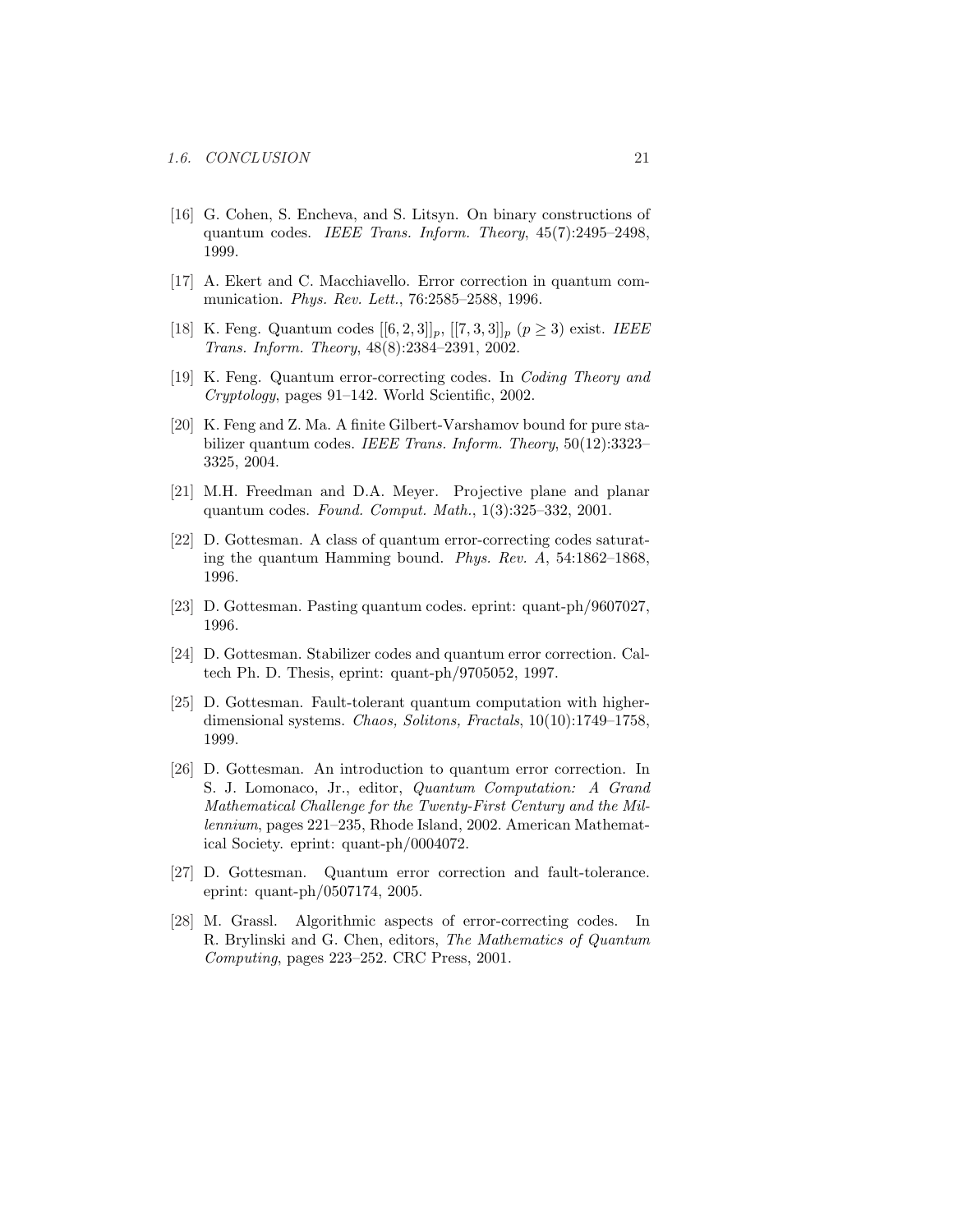- [29] M. Grassl and T. Beth. Quantum BCH codes. In Proc. X. Int'l. Symp. Theoretical Electrical Engineering, Magdeburg, pages 207– 212, 1999.
- [30] M. Grassl and T. Beth. Cyclic quantum error-correcting codes and quantum shift registers. Proc. Royal Soc. London Series A, 456(2003):2689–2706, 2000.
- [31] M. Grassl, T. Beth, and M. Rötteler. On optimal quantum codes. Internat. J. Quantum Information, 2(1):757–775, 2004.
- [32] M. Grassl, W. Geiselmann, and T. Beth. Quantum Reed-Solomon codes. In Applied algebra, algebraic algorithms and error-correcting codes (Honolulu, HI, 1999), volume 1719 of Lecture Notes in Comput. Sci., pages 231–244. Springer, Berlin, 1999.
- [33] M. Grassl, M. Rötteler, and T. Beth. Efficient quantum circuits for non-qubit quantum error-correcting codes. Internat. J. Found. Comput. Sci., 14(5):757–775, 2003.
- [34] W. C. Huffman and V. Pless. Fundamentals of Error-Correcting Codes. University Press, Cambridge, 2003.
- [35] V. R. Job. m-adic residue codes. IEEE Trans. Inform. Theory, 38(2):496–501, 1992.
- [36] A. Ketkar, A. Klappenecker, S. Kumar, and P. K. Sarvepalli. Nonbinary stabilizer codes over finite fields. Submitted, 2005.
- [37] J.-L. Kim. New quantum-error-correcting codes from Hermitian self-orthogonal codes over GF(4). In Proc. of the Sixth Intl. Conference on Finite Fields and Applications, Oaxaca, Mexico, May 21-25, pages 209–213. Springer-Verlag, 2002.
- [38] J.-L. Kim and V. Pless. Designs in additive codes over GF(4). Designs, Codes and Cryptography, 30:187–199, 2003.
- [39] J.-L. Kim and J. Walker. Nonbinary quantum error-correcting codes from algebraic curves. submitted to a special issue of Com<sup>2</sup>MaC Conference on Association Schemes, Codes and Designs in Discrete Math, 2004.
- [40] A.Y. Kitaev. Quantum computations: algorithms and error correction. Russian Math. Surveys, 52(6):1191–1249, 1997.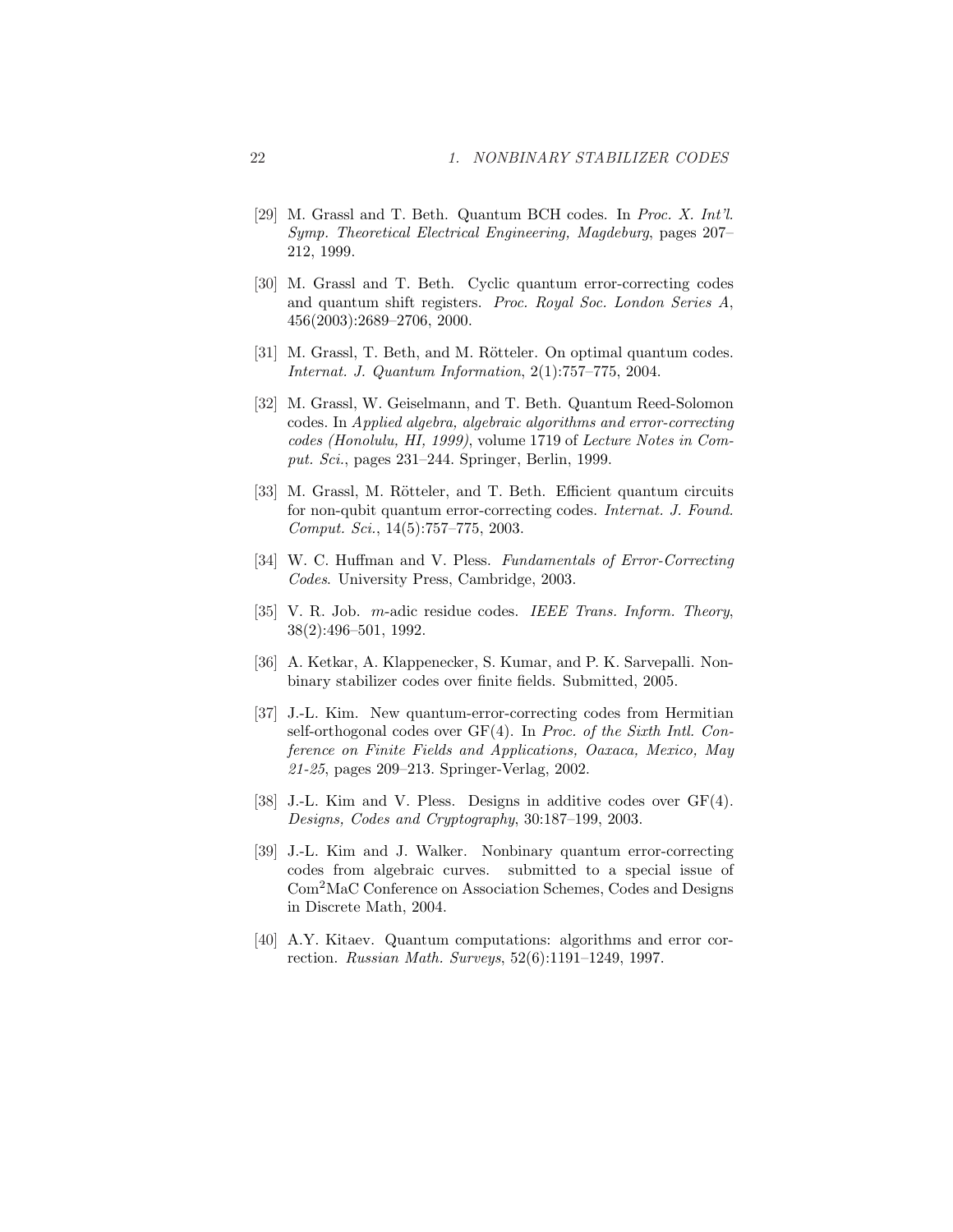- [41] A. Klappenecker and M. Rötteler. Beyond stabilizer codes II: Clifford codes. IEEE Transaction on Information Theory, 48(8):2396– 2399, 2002.
- [42] E. Knill. Group representations, error bases and quantum codes. Los Alamos National Laboratory Report LAUR-96-2807, 1996.
- [43] E. Knill and R. Laflamme. A theory of quantum error–correcting codes. Physical Review A, 55(2):900–911, 1997.
- [44] R. Laflamme, C. Miquel, J. P. Paz, and W. H. Zurek. Perfect quantum error correction code, 1996.
- [45] R. Li and X. Li. Binary construction of quantum codes of minimum distance three and four. IEEE Trans. Inform. Theory, 50(6):1331-1336, 2004.
- [46] F.J. MacWilliams and N.J.A. Sloane. The Theory of Error-Correcting Codes. North-Holland, 1977.
- [47] W.J. Martin. A physics-free introduction to quantum error correcting codes. Util. Math., pages 133–158, 2004.
- [48] R. Matsumoto and T. Uyematsu. Constructing quantum error correcting codes for  $p^m$ -state systems from classical error correcting codes. IEICE Trans. Fundamentals, E83-A(10):1878–1883, 2000.
- [49] E.M. Rains. Nonbinary quantum codes. IEEE Trans. Inform. Theory, 45:1827–1832, 1999.
- [50] E.M. Rains. Quantum codes of minimum distance two. IEEE Trans. Inform. Theory, 45(1):266–271, 1999.
- [51] M. Rötteler, M. Grassl, and T. Beth. On quantum MDS codes. In Proc. 2004 IEEE Intl. Symposium on Information Theory, Chicago, USA, page 355, 2004.
- [52] D. Schlingemann. Stabilizer codes can be realized as graph codes. Quantum Inf. Comput., 2(4):307–323, 2002.
- [53] D. Schlingemann and R.F. Werner. Quantum error-correcting codes associated with graphs. eprint: quant-ph/0012111, 2000.
- [54] P. Shor. Scheme for reducing decoherence in quantum memory. Phys. Rev. A, 2:2493–2496, 1995.
- [55] A. B. Sorensen. Projective Reed-Muller codes. IEEE Trans. Inform. Theory, 37(6):1567–1576, 1991.